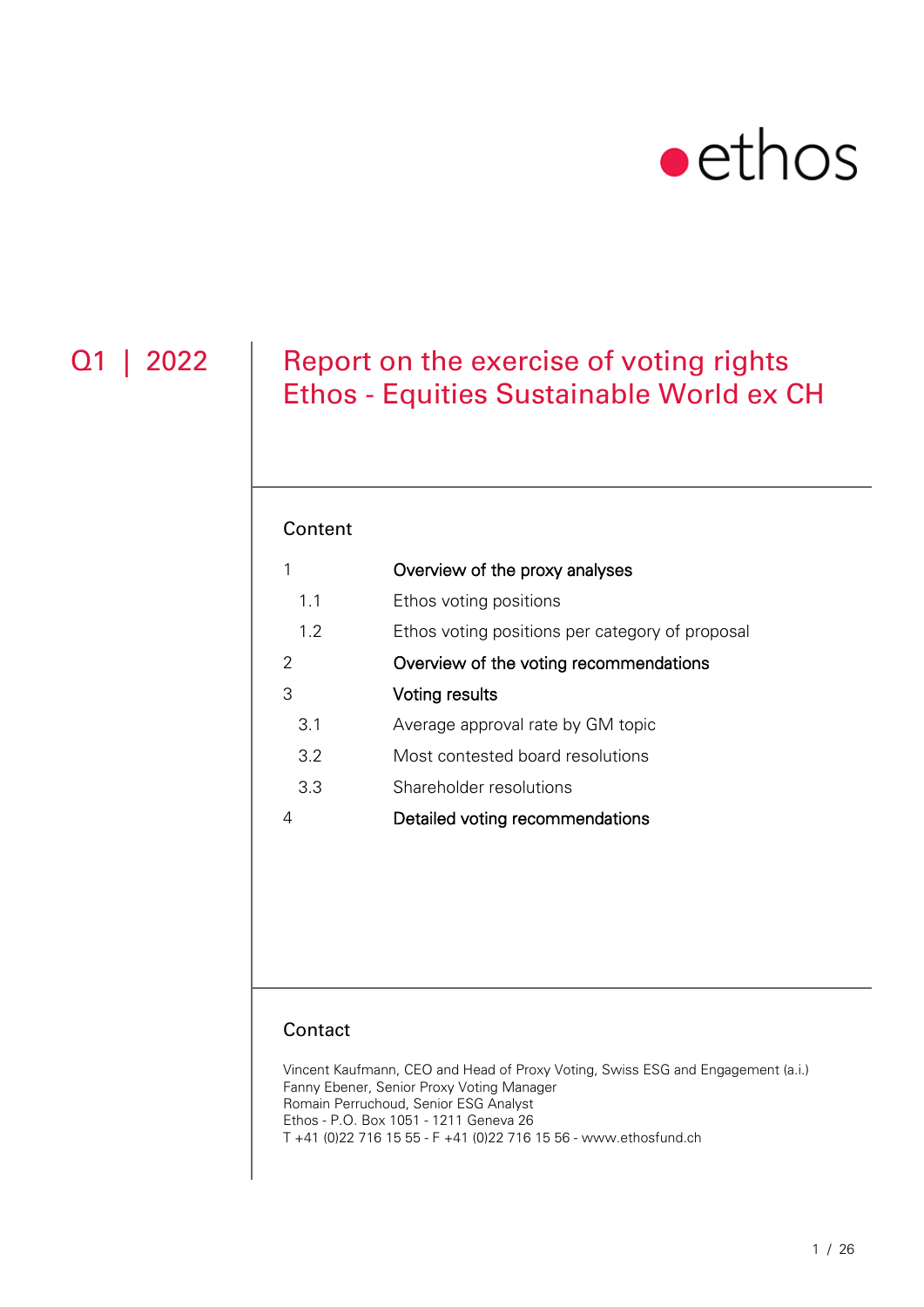

### 1 Overview of the proxy analyses

|                                | Number of | Number of Proposals |     |    |            |  |
|--------------------------------|-----------|---------------------|-----|----|------------|--|
| <b>Type of General Meeting</b> | meetings  | Total               | Yes | No | Abstention |  |
| Annual general meetings        | 15        | 257                 | 200 | 52 | ხ          |  |

### 1.1 Ethos voting positions

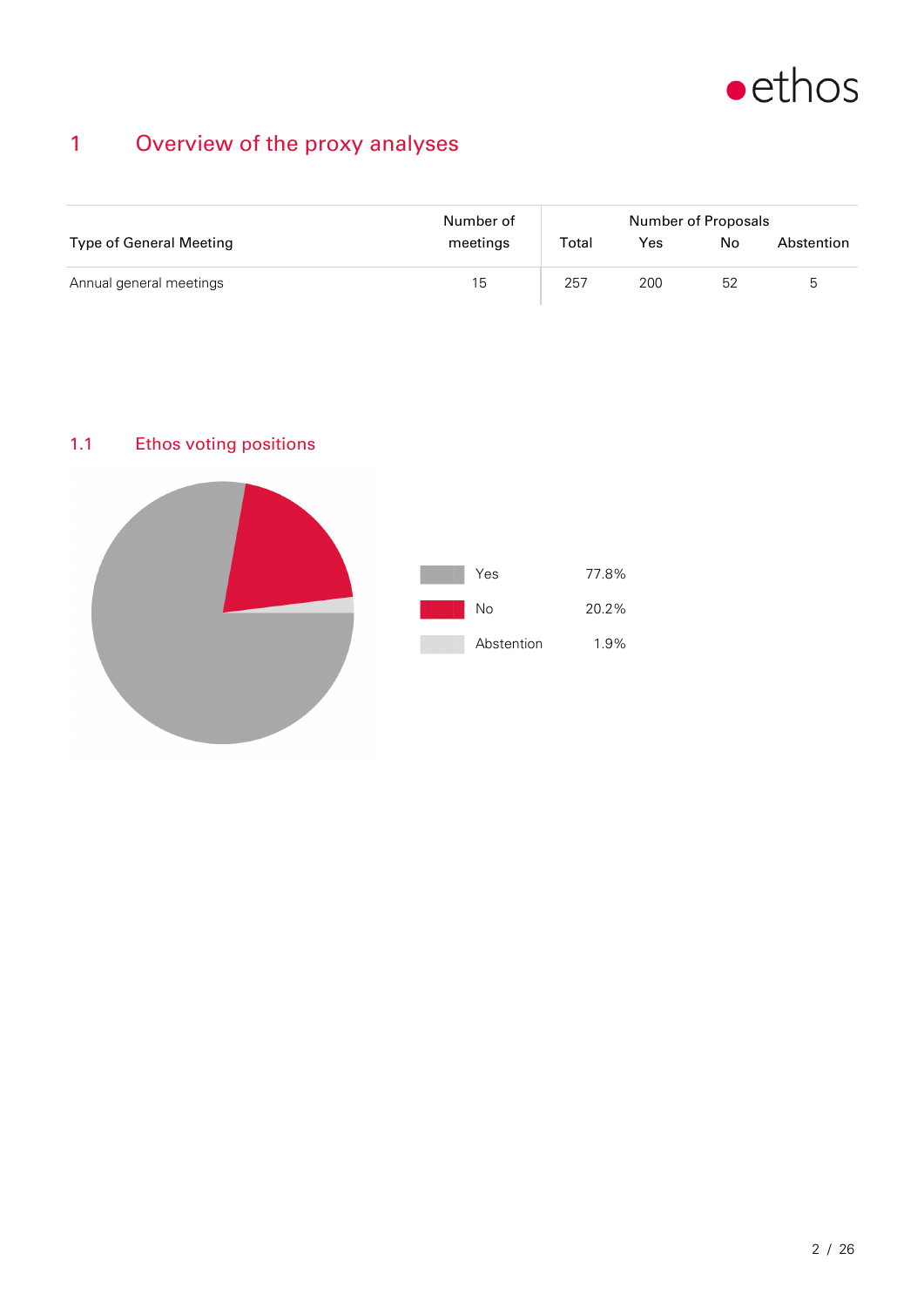## $\bullet$ ethos



#### 1.2 Ethos voting positions per category of proposal

|                         | Proposals<br>approved |        | Proposals<br>refused |         | Abstain        |         | Number of<br>proposals |
|-------------------------|-----------------------|--------|----------------------|---------|----------------|---------|------------------------|
| Annual report           | 6                     | 100.0% | 0                    | 0.0%    | 0              | $0.0\%$ | 6                      |
| Allocation of income    | 9                     | 100.0% | $\mathbf{0}$         | 0.0%    | $\mathbf{0}$   | $0.0\%$ | 9                      |
| Remuneration            | 16                    | 50.0%  | 16                   | 50.0%   | 0              | $0.0\%$ | 32                     |
| Discharge               | 18                    | 100.0% | $\mathbf{0}$         | $0.0\%$ | $\mathbf{0}$   | $0.0\%$ | 18                     |
| Board elections         | 89                    | 72.4%  | 30                   | 24.4%   | $\overline{4}$ | 3.3%    | 123                    |
| Auditors                | 12                    | 63.2%  | 6                    | 31.6%   | 1              | 5.3%    | 19                     |
| Share capital increase  | 6                     | 100.0% | $\mathbf 0$          | 0.0%    | 0              | $0.0\%$ | 6                      |
| Share capital reduction | 9                     | 100.0% | $\mathbf{0}$         | $0.0\%$ | $\mathbf{0}$   | $0.0\%$ | 9                      |
| Articles of association | 4                     | 100.0% | 0                    | 0.0%    | 0              | $0.0\%$ | $\overline{4}$         |
| Shareholder resolutions | 12                    | 100.0% | $\mathbf{0}$         | 0.0%    | $\mathbf{0}$   | $0.0\%$ | 12                     |
| <b>Miscellaneous</b>    | 19                    | 100.0% | 0                    | 0.0%    | 0              | 0.0%    | 19                     |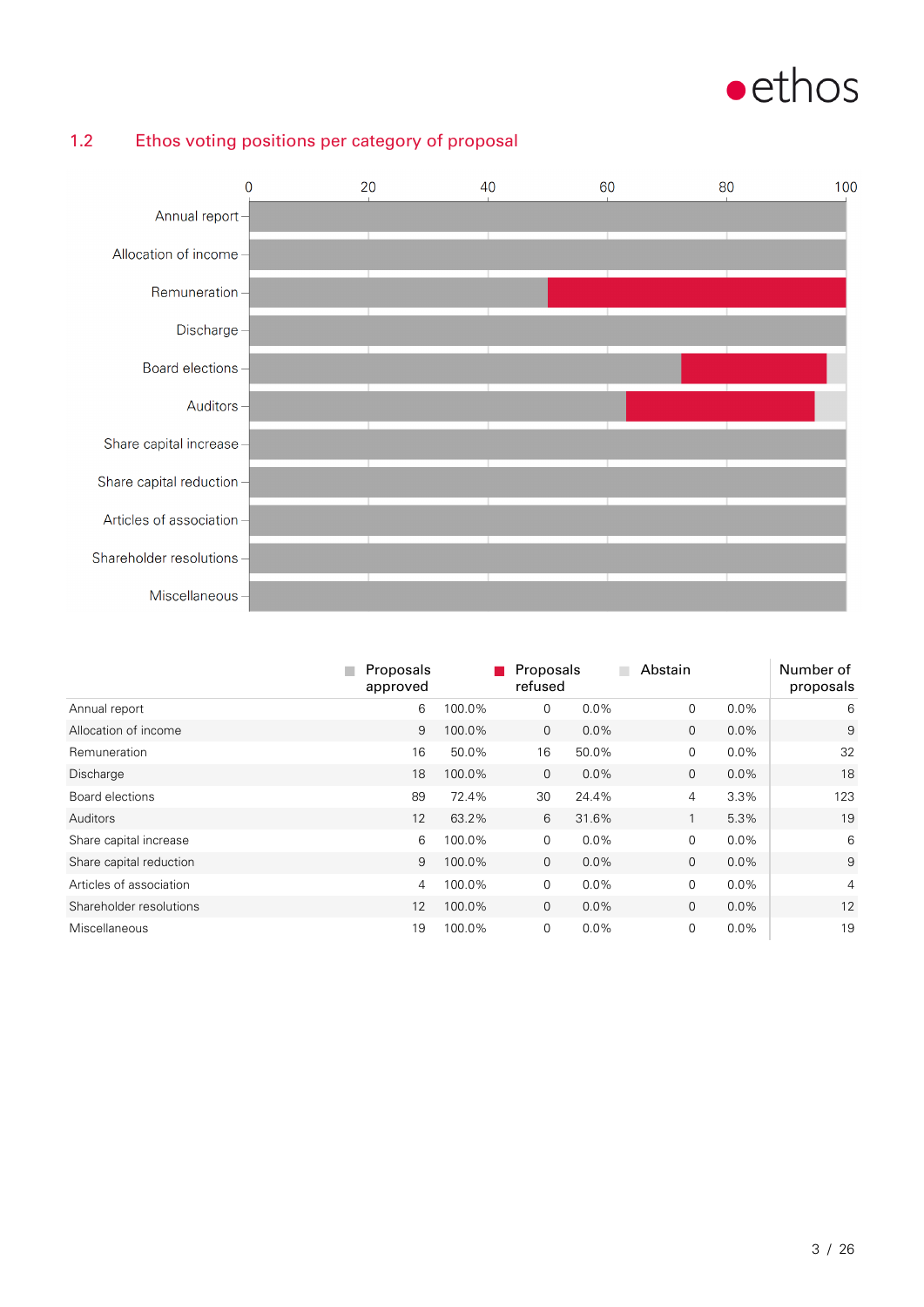

### 2 Overview of the voting recommendations

| Type of General Meeting (Type)        |            |      |               |                      |              |           |                 |                        |                        |                         |                         |                         | Votings       |            |
|---------------------------------------|------------|------|---------------|----------------------|--------------|-----------|-----------------|------------------------|------------------------|-------------------------|-------------------------|-------------------------|---------------|------------|
| <b>AGM</b><br>Annual general meetings |            |      |               |                      |              |           |                 |                        |                        |                         |                         |                         | For           |            |
|                                       |            |      |               |                      |              |           |                 |                        |                        |                         |                         | Œ                       |               | Partly for |
|                                       |            |      |               |                      |              |           |                 |                        |                        |                         |                         | ×                       | Oppose        |            |
|                                       |            |      |               |                      |              |           |                 |                        |                        |                         |                         | $\mathbf{R}$            | Abstain       |            |
|                                       |            |      |               |                      |              |           |                 |                        |                        |                         |                         |                         |               |            |
| Company                               | Date       | Type | Annual report | Allocation of income | Remuneration | Discharge | Board elections | Auditors               | Share capital increase | Share capital reduction | Articles of association | Shareholder resolutions | Miscellaneous |            |
| Apple                                 | 04.03.2022 | AGM  |               |                      | ×            |           | $\bullet$       | ✔                      |                        |                         |                         | ✔                       |               |            |
| <b>Becton Dickinson</b>               | 25.01.2022 | AGM  |               |                      | ×            |           | $\bullet$       | ×                      |                        |                         |                         | ✔                       |               |            |
| Canon                                 | 30.03.2022 | AGM  |               | ✔                    | ✔            |           | $\bullet$       |                        |                        |                         | ✔                       |                         | ✔             |            |
| Deere & Co.                           | 23.02.2022 | AGM  |               |                      | $\mathbf 0$  |           | $\bullet$       | ×                      |                        |                         |                         | ✔                       |               |            |
| Essity                                | 24.03.2022 | AGM  |               |                      |              |           | $\bullet$       | ✔                      |                        |                         |                         |                         | ✔             |            |
| Intuit                                | 20.01.2022 | AGM  |               |                      | ×            |           | ✔               | ×                      |                        |                         |                         |                         |               |            |
| Kone                                  | 01.03.2022 | AGM  | ✔             |                      | ×            | ✔         | $\bullet$       | ✔                      |                        |                         |                         |                         | ✔             |            |
| Micron Technology                     | 13.01.2022 | AGM  |               |                      | ×            |           | $\bullet$       | ×                      |                        |                         |                         |                         |               |            |
| Novo Nordisk                          | 24.03.2022 | AGM  | ✔             |                      | $\mathbf 0$  |           | $\bullet$       | ✔                      |                        |                         | ✔                       |                         |               |            |
| Novozymes                             | 16.03.2022 | AGM  | ✔             |                      | ✔            |           | $\bullet$       | $\triangleleft \times$ |                        |                         | ✔                       |                         | ✔             |            |
| Randstad                              | 29.03.2022 | AGM  | ✔             | ✔                    | $\mathbf 0$  |           | ✔               | ✔                      |                        |                         |                         |                         | ✔             |            |
| Starbucks                             | 16.03.2022 | AGM  |               |                      | ×            |           | ✔               | ×                      |                        |                         |                         | ✔                       |               |            |
| Stora Enso                            | 15.03.2022 | AGM  | ✔             | ✔                    | ✔            | ✔         | $\bullet$       | ✔                      | ✔                      |                         |                         |                         | ✔             |            |
| Visa                                  | 25.01.2022 | AGM  |               |                      | ×            |           | $\bullet$       | ✔                      |                        |                         |                         |                         |               |            |
| <b>Walgreens Boots</b><br>Alliance    | 27.01.2022 | AGM  |               |                      | ×            |           | $\mathbf 0$     | ×                      |                        |                         |                         | ✔                       |               |            |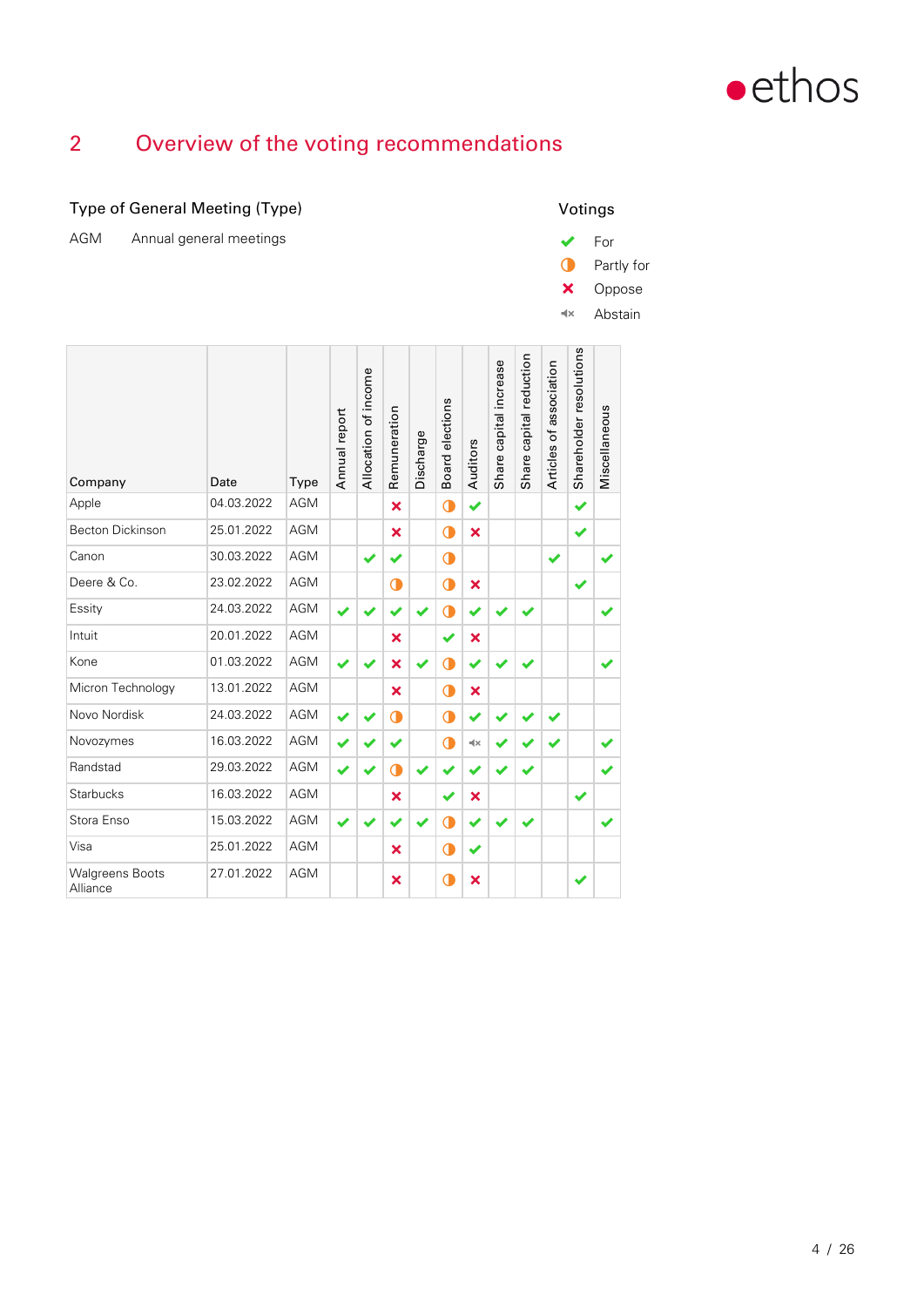

### 3 Voting results

### 3.1 Average approval rate by GM topic

| <b>Type of Proposal</b> | Number of<br>Proposals | Available results | Average approval rate |
|-------------------------|------------------------|-------------------|-----------------------|
| Annual report           | 6                      | 4                 | 100.0%                |
| Allocation of income    | 9                      | 6                 | 99.7%                 |
| <b>Remuneration</b>     | 32                     | 26                | 91.4%                 |
| Discharge               | 18                     | $\overline{4}$    | 99.6%                 |
| Board elections         | 123                    | 104               | 95.8%                 |
| Auditors                | 19                     | 15                | 97.7%                 |
| Share capital increase  | 6                      | 4                 | 98.5%                 |
| Share capital reduction | 9                      | 6                 | 99.9%                 |
| Articles of association | $\overline{4}$         | $\overline{2}$    | 99.8%                 |
| Shareholder resolutions | 12                     | 12                | 29.5%                 |
| <b>Miscellaneous</b>    | 19                     | 6                 | 96.2%                 |
| All topics              | 257                    | 189               | 91.7%                 |

#### 3.2 Most contested board resolutions

| Company                            | <b>GM</b> date | Item | Item title                                              | Ethos         | Result |
|------------------------------------|----------------|------|---------------------------------------------------------|---------------|--------|
| <b>Walgreens Boots</b><br>Alliance | 27.01.2022     | 2    | Advisory vote on executive remuneration OPPOSE          |               | 61.5%  |
| Apple                              | 04.03.2022     | 3    | Advisory vote on executive remuneration OPPOSE          |               | 64.4%  |
| <b>Walgreens Boots</b><br>Alliance | 27.01.2022     | 1.6  | Re-elect Ms. Valerie B. Jarrett                         | <b>FOR</b>    | 74.0%  |
| <b>Walgreens Boots</b><br>Alliance | 27.01.2022     | 1.10 | Re-elect Ms. Nancy M. Schlichting                       | <b>FOR</b>    | 75.5%  |
| Canon                              | 30.03.2022     | 3.1  | Re-elect Mr. Fujio Mitarai                              | <b>OPPOSE</b> | 75.8%  |
| <b>Walgreens Boots</b><br>Alliance | 27.01.2022     | 1.5  | Re-elect Ms. Ginger L. Graham                           | <b>FOR</b>    | 78.5%  |
| <b>Walgreens Boots</b><br>Alliance | 27.01.2022     | 1.7  | Re-elect Mr. John A. Lederer                            | <b>FOR</b>    | 78.5%  |
| Becton Dickinson                   | 25.01.2022     | 3    | Advisory vote on executive remuneration                 | OPPOSE        | 78.9%  |
| Canon                              | 30.03.2022     | 4.2  | Re-elect Mr. Koichi Kashimoto as a<br>Corporate Auditor | <b>FOR</b>    | 82.5%  |
| <b>Becton Dickinson</b>            | 25.01.2022     | 1.7  | Re-elect Mr. Marshall O. Larsen                         | OPPOSE        | 85.6%  |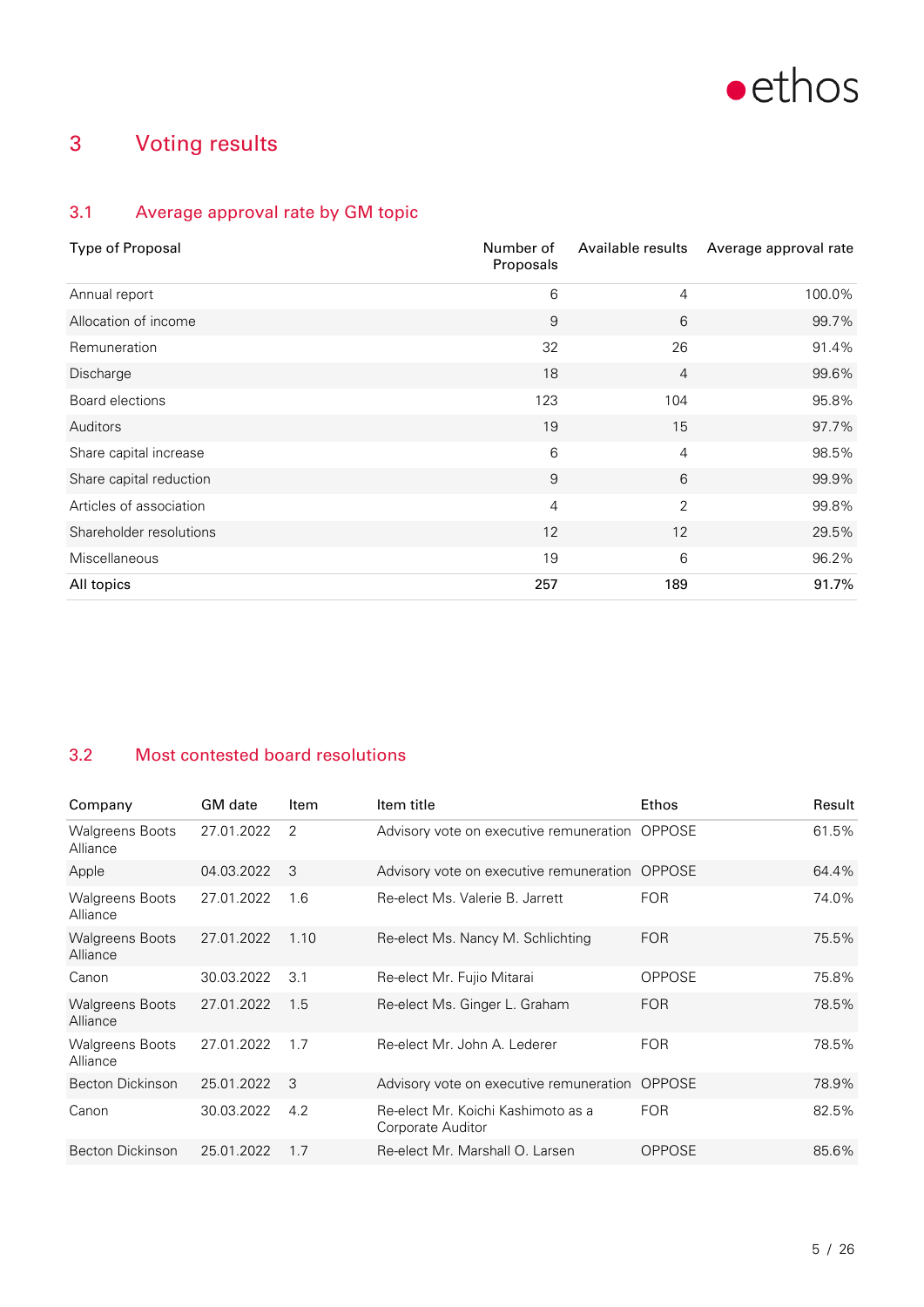

#### 3.3 Shareholder resolutions

| Company                            | <b>GM</b> date | Item | Item title                                                                                                              | <b>Ethos</b> | Result |
|------------------------------------|----------------|------|-------------------------------------------------------------------------------------------------------------------------|--------------|--------|
| <b>Becton Dickinson</b>            | 25.01.2022     | 4    | Shareholder resolution: Call Special<br><b>Shareholder Meetings</b>                                                     | <b>FOR</b>   | 54.2%  |
| Apple                              | 04.03.2022     | 9    | Shareholder resolution: Civil Rights Audit FOR                                                                          |              | 53.6%  |
| Apple                              | 04.03.2022     | 10   | Shareholder resolution: Report on<br><b>Concealment Clauses</b>                                                         | <b>FOR</b>   | 50.0%  |
| Apple                              | 04.03.2022     | 7    | Shareholder resolution: Report on Forced FOR<br>Labor                                                                   |              | 33.7%  |
| Apple                              | 04.03.2022     | 8    | Shareholder resolution: Pay Equity                                                                                      | <b>FOR</b>   | 33.6%  |
| <b>Starbucks</b>                   | 16.03.2022     | 5    | Shareholder resolution: Report on the<br>prevention of harassment and<br>discrimination in the workplace                | <b>FOR</b>   | 32.1%  |
| Apple                              | 04.03.2022     | 6    | Shareholder resolution: Transparency<br>Reports                                                                         | <b>FOR</b>   | 31.7%  |
| <b>Walgreens Boots</b><br>Alliance | 27.01.2022     | 5    | Shareholder resolution: Call Special<br><b>Shareholder Meetings</b>                                                     | <b>FOR</b>   | 30.6%  |
| Deere & Co.                        | 23.02.2022     | 5    | Shareholder resolution: Call Special<br><b>Shareholder Meetings</b>                                                     | <b>FOR</b>   | 17.4%  |
| <b>Walgreens Boots</b><br>Alliance | 27.01.2022     | 6    | Shareholder resolution: Public Health<br>Costs Due to Tobacco Product Sales and<br>the Impact on Overall Market Returns | <b>FOR</b>   | 11.3%  |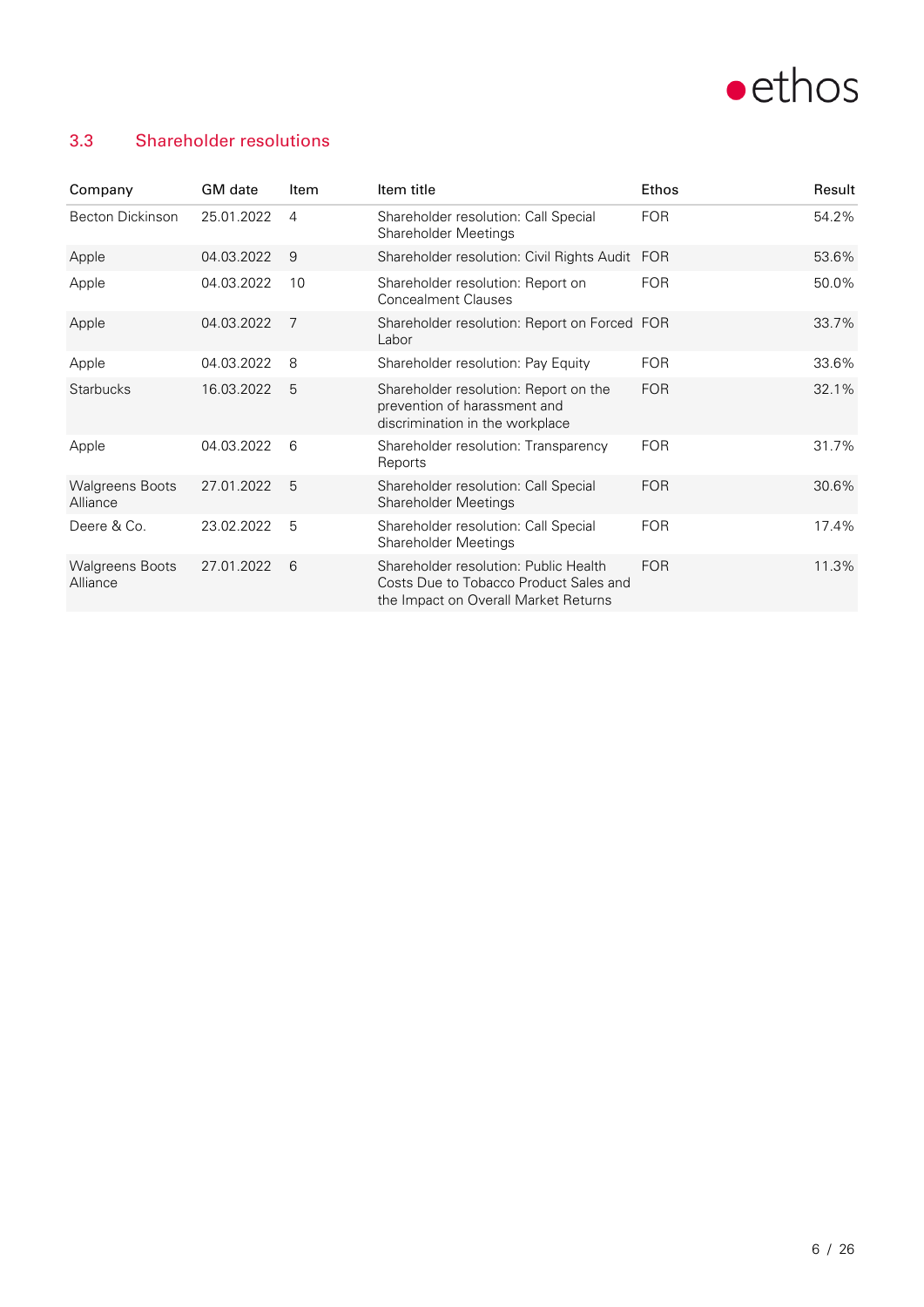

### 4 Detailed voting recommendations

Apple 04.03.2022 AGM

| Item           | Agenda                                                 | <b>Board</b>  |           | Ethos         |                                                                                                                                        | Result |       |
|----------------|--------------------------------------------------------|---------------|-----------|---------------|----------------------------------------------------------------------------------------------------------------------------------------|--------|-------|
| $\mathbf{1}$   | Elections of directors                                 |               |           |               |                                                                                                                                        |        |       |
| 1.1            | Re-elect Mr. James A. Bell                             | <b>FOR</b>    |           | <b>FOR</b>    |                                                                                                                                        |        | 99.2% |
| 1.2            | Re-elect Mr. Timothy D. Cook                           | <b>FOR</b>    |           | • OPPOSE      | Executive director. The board is not<br>sufficiently independent.                                                                      |        | 98.1% |
| 1.3            | Re-elect Mr. Al Gore                                   | <b>FOR</b>    |           | • OPPOSE      | Non independent director (board<br>membership exceeding time limit for<br>independence). The board is not<br>sufficiently independent. | ✔      | 91.8% |
| 1.4            | Elect Mr. Alex Gorsky                                  | <b>FOR</b>    |           | <b>FOR</b>    |                                                                                                                                        |        | 92.6% |
| 1.5            | Re-elect Ms. Andrea Jung                               | <b>FOR</b>    |           | • OPPOSE      | Chairman of the remuneration<br>committee. We have serious<br>concerns over remuneration and there<br>is no say-on-pay.                |        | 89.3% |
| 1.6            | Re-elect Dr. Arthur D. Levinson                        | <b>FOR</b>    |           | • OPPOSE      | The director has been sitting on the<br>board for over 20 years, which<br>exceeds guidelines.                                          |        | 92.8% |
| 1.7            | Re-elect Ms. Monica C. Lozano                          | <b>FOR</b>    |           | <b>FOR</b>    |                                                                                                                                        |        | 99.3% |
| 1.8            | Re-elect Dr. Ronald D. Sugar                           | <b>FOR</b>    |           | <b>FOR</b>    |                                                                                                                                        |        | 89.1% |
| 1.9            | Re-elect Ms. Susan L. Wagner                           | <b>FOR</b>    |           | <b>OPPOSE</b> | Chairman of the nomination<br>committee. The composition of the<br>nomination committee is<br>unsatisfactory.                          |        | 96.8% |
| $\overline{2}$ | Election of the auditor                                | <b>FOR</b>    |           | <b>FOR</b>    |                                                                                                                                        |        | 98.9% |
| 3              | Advisory vote on executive<br>remuneration             | FOR           | $\bullet$ | OPPOSE        | Excessive variable remuneration.                                                                                                       |        | 64.4% |
| $\overline{4}$ | To approve the 2022 Employee<br>Stock Plan             | <b>FOR</b>    |           | • OPPOSE      | Potential excessive awards.                                                                                                            | ✔      | 97.0% |
| 5              | Shareholder resolution: Statement OPPOSE<br>of Purpose |               |           | $\bullet$ FOR | The proposal aims at promoting the<br>company's social responsibility.                                                                 | ×      | 3.1%  |
| 6              | Shareholder resolution:<br><b>Transparency Reports</b> | OPPOSE        |           | $\bullet$ FOR | Enhanced disclosure on human rights.                                                                                                   | ×.     | 31.7% |
| $\overline{7}$ | Shareholder resolution: Report on<br>Forced Labor      | <b>OPPOSE</b> |           | $\bullet$ FOR | Enhanced disclosure on human rights.                                                                                                   | ×.     | 33.7% |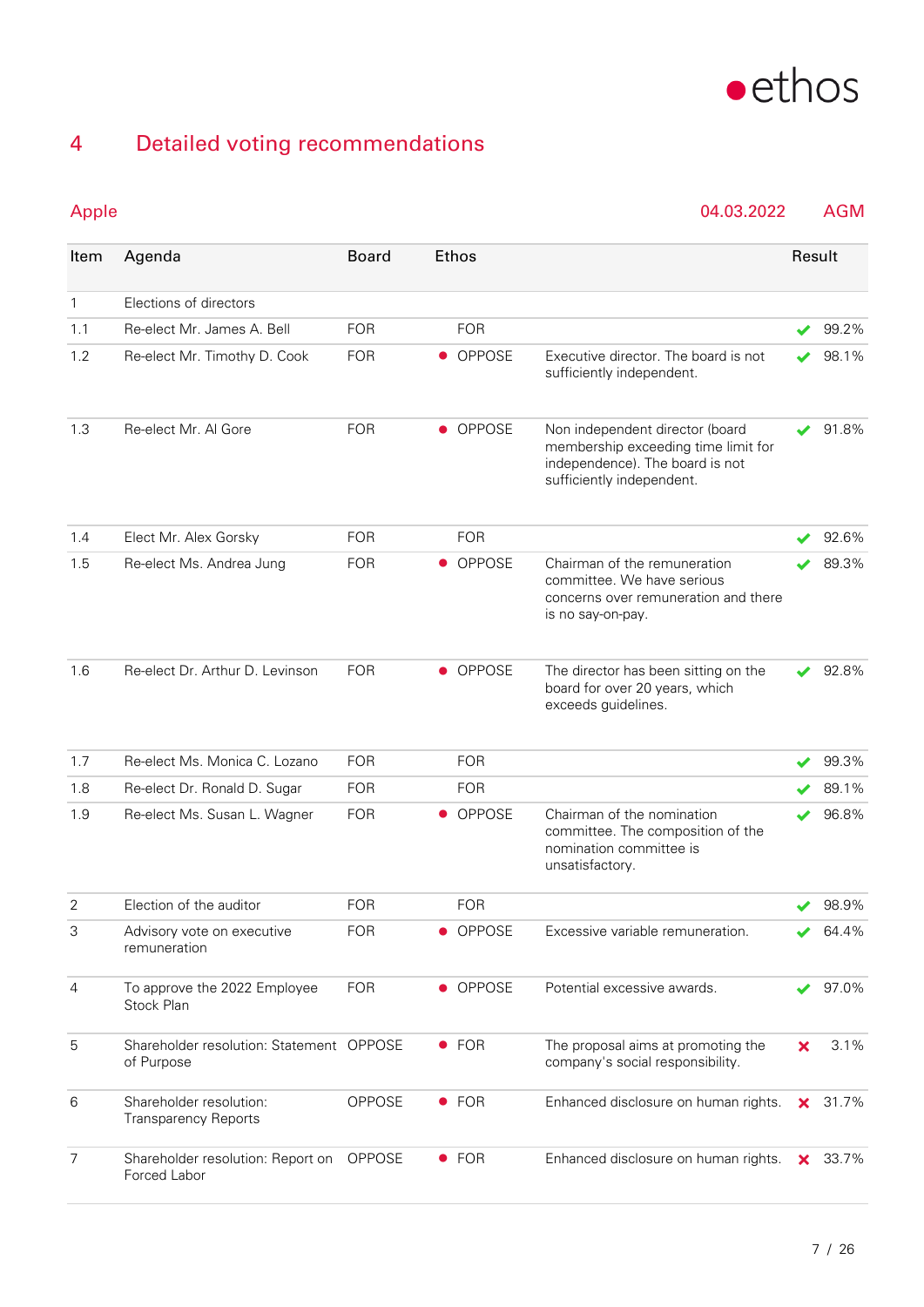

### Apple 04.03.2022 AGM

| Item | Agenda                                                          | <b>Board</b>  | Ethos         |                                            | Result |       |
|------|-----------------------------------------------------------------|---------------|---------------|--------------------------------------------|--------|-------|
| 8    | Shareholder resolution: Pay Equity OPPOSE                       |               | $\bullet$ FOR | Enhanced disclosure on gender<br>equality. |        | 33.6% |
| 9    | Shareholder resolution: Civil<br><b>Rights Audit</b>            | <b>OPPOSE</b> | $\bullet$ FOR | Enhanced disclosure on human rights. ↓     |        | 53.6% |
| 10   | Shareholder resolution: Report on<br><b>Concealment Clauses</b> | OPPOSE        | $\bullet$ FOR | Enhanced disclosure on social issues.      |        | 50.0% |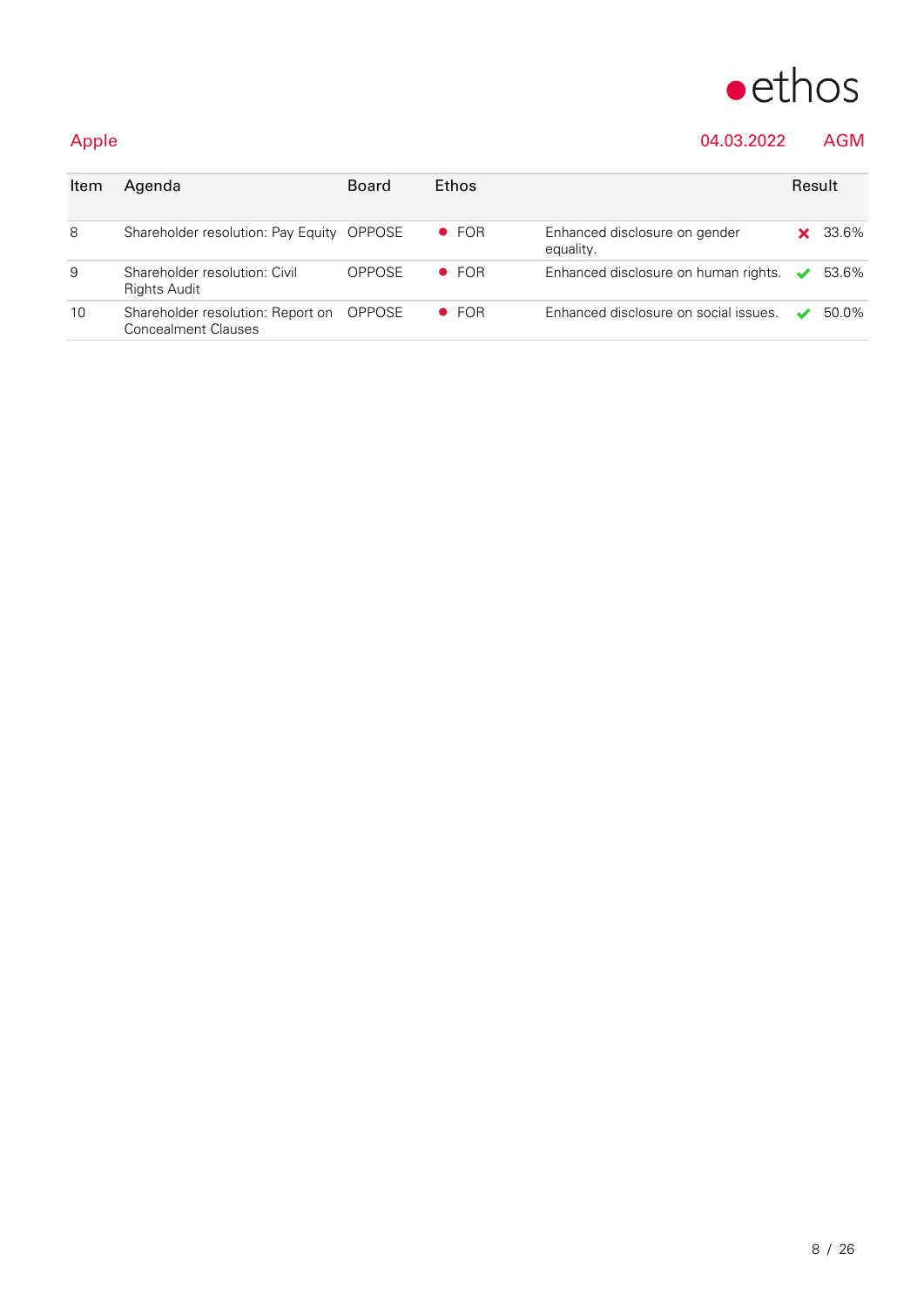

### Becton Dickinson 25.01.2022 AGM

| Item           | Agenda                                                       | <b>Board</b>  | <b>Ethos</b>               |                                                                                                                                 | Result |       |
|----------------|--------------------------------------------------------------|---------------|----------------------------|---------------------------------------------------------------------------------------------------------------------------------|--------|-------|
| $\mathbf{1}$   | Elections of directors                                       |               |                            |                                                                                                                                 |        |       |
| 1.1            | Re-elect Ms. Catherine M. Burzik                             | <b>FOR</b>    | <b>FOR</b>                 |                                                                                                                                 |        | 99.3% |
| 1.2            | Elect Ms. Carrie L. Byington                                 | <b>FOR</b>    | • OPPOSE                   | Non independent director (business<br>connections with the company). The<br>board is not sufficiently independent.              |        | 99.8% |
| 1.3            | Re-elect Mr. R. Andrew Eckert                                | <b>FOR</b>    | <b>FOR</b>                 |                                                                                                                                 | ✔      | 99.5% |
| 1.4            | Re-elect Ms. Claire M. Fraser                                | <b>FOR</b>    | <b>FOR</b>                 |                                                                                                                                 |        | 97.9% |
| 1.5            | Re-elect Mr. Jeffrey W.<br>Henderson                         | <b>FOR</b>    | <b>FOR</b>                 |                                                                                                                                 |        | 96.0% |
| 1.6            | Re-elect Mr. Christopher Jones                               | <b>FOR</b>    | OPPOSE<br>$\bullet$        | Chairman of the nomination<br>committee. The composition of the<br>board is unsatisfactory.                                     | ✔      | 95.2% |
| 1.7            | Re-elect Mr. Marshall O. Larsen                              | <b>FOR</b>    | • OPPOSE                   | Non independent lead director, which<br>is not best practice.                                                                   | ✔      | 85.6% |
| 1.8            | Re-elect Mr. David F. Melcher                                | <b>FOR</b>    | <b>FOR</b>                 |                                                                                                                                 |        | 98.2% |
| 1.9            | Re-elect Mr. Thomas E. Polen                                 | <b>FOR</b>    | OPPOSE<br>$\bullet$        | Combined chairman and CEO.                                                                                                      |        | 93.7% |
| 1.10           | Re-elect Dr. Claire Pomeroy                                  | <b>FOR</b>    | <b>FOR</b>                 |                                                                                                                                 | ✔      | 99.3% |
| 1.11           | Re-elect Mr. Timothy M. Ring                                 | <b>FOR</b>    | <b>FOR</b>                 |                                                                                                                                 |        | 98.4% |
| 1.12           | Re-elect Mr. Bertram L. Scott                                | <b>FOR</b>    | <b>OPPOSE</b><br>$\bullet$ | The director has been sitting on the<br>board for over 20 years, which<br>exceeds guidelines.                                   | ✔      | 92.7% |
| 2              | Re-election of the auditor                                   | <b>FOR</b>    | • OPPOSE                   | The auditor's long tenure raises<br>independence concerns.                                                                      |        | 94.3% |
| 3              | Advisory vote on executive<br>remuneration                   | <b>FOR</b>    | OPPOSE<br>$\bullet$        | Excessive variable remuneration.<br>An important part of the variable<br>remuneration is based on continued<br>employment only. |        | 78.9% |
| $\overline{4}$ | Shareholder resolution: Call<br>Special Shareholder Meetings | <b>OPPOSE</b> | $\bullet$ FOR              | The proposed threshold would<br>enhance the right of shareholders to<br>call a special meeting.                                 |        | 54.2% |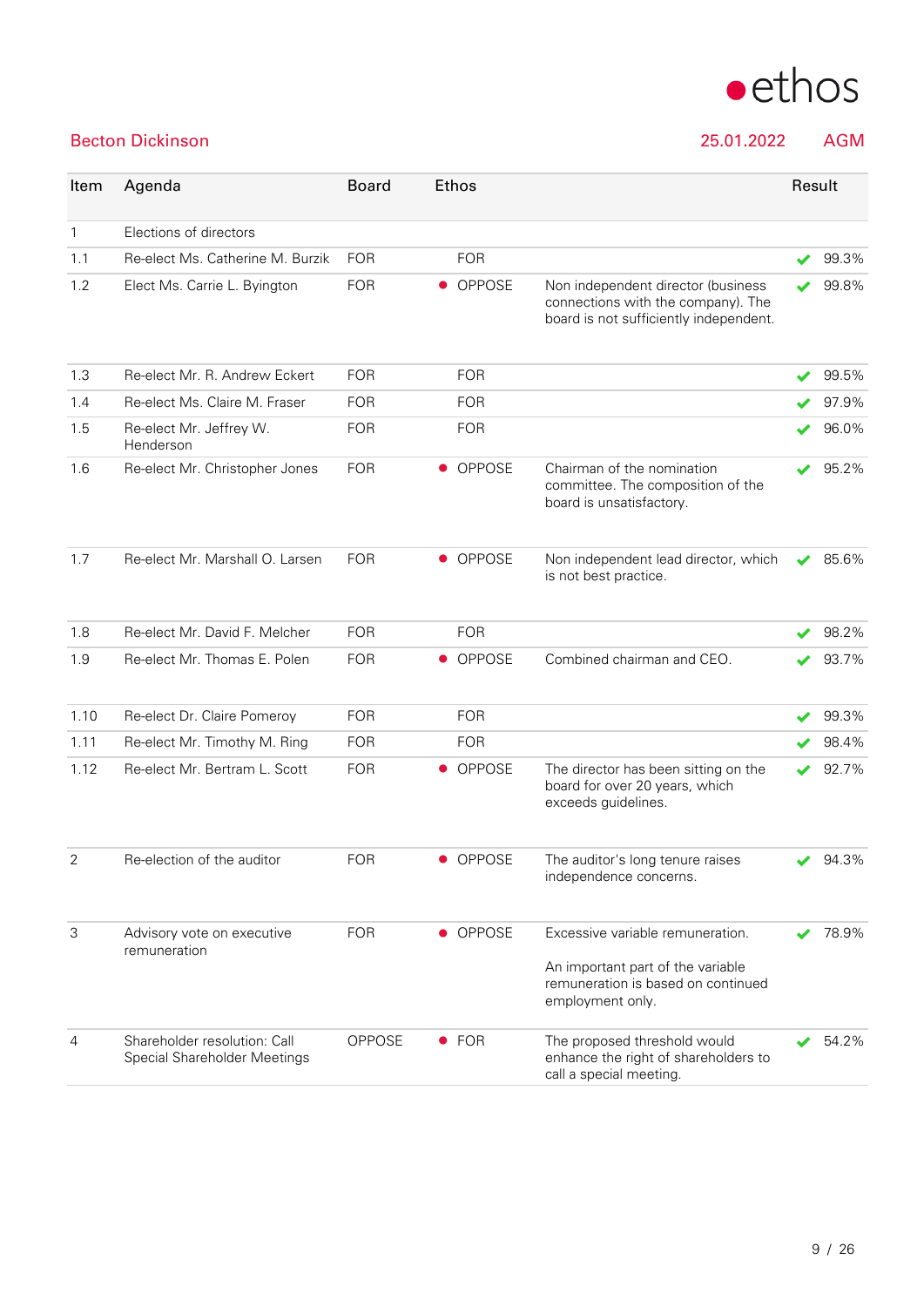

Canon 30.03.2022 AGM

| Item           | Agenda                                                              | <b>Board</b> | Ethos     |               |                                                                                                                     | Result                   |       |
|----------------|---------------------------------------------------------------------|--------------|-----------|---------------|---------------------------------------------------------------------------------------------------------------------|--------------------------|-------|
| $\mathbf{1}$   | Dividend Allocation                                                 | <b>FOR</b>   |           | <b>FOR</b>    |                                                                                                                     | $\overline{\mathscr{L}}$ | 99.6% |
| $\overline{2}$ | Amend the Articles of<br>Incorporation: Electronic<br>documentation | <b>FOR</b>   |           | <b>FOR</b>    |                                                                                                                     |                          | 99.8% |
| 3              | Election of Directors                                               |              |           |               |                                                                                                                     |                          |       |
| 3.1            | Re-elect Mr. Fujio Mitarai                                          | <b>FOR</b>   | $\bullet$ | <b>OPPOSE</b> | Combined chairman and CEO.                                                                                          |                          | 75.8% |
|                |                                                                     |              |           |               | Executive director sitting on the<br>advisory remuneration and nomination<br>committee, which is not best practice. |                          |       |
| 3.2            | Re-elect Mr. Toshizo Tanaka                                         | <b>FOR</b>   | $\bullet$ | <b>OPPOSE</b> | The director is over 75 years old,<br>which exceeds guidelines.                                                     |                          | 86.3% |
| 3.3            | Re-elect Mr. Toshio Homma                                           | <b>FOR</b>   |           | <b>FOR</b>    |                                                                                                                     |                          | 88.4% |
| 3.4            | Re-elect Mr. Kunitaro Saida                                         | <b>FOR</b>   | $\bullet$ | <b>OPPOSE</b> | The director is over 75 years old,<br>which exceeds quidelines.                                                     |                          | 87.2% |
| 3.5            | Re-elect Mr. Yusuke Kawamura                                        | <b>FOR</b>   |           | <b>FOR</b>    |                                                                                                                     | $\overline{\mathbf{v}}$  | 98.9% |
| 4              | Elect 2 Corporate Auditors                                          |              |           |               |                                                                                                                     |                          |       |
| 4.1            | Elect Mr. Katsuhito Yanagibashi as FOR<br>a Corporate Auditor       |              |           | <b>FOR</b>    |                                                                                                                     | $\overline{\mathscr{L}}$ | 95.0% |
| 4.2            | Re-elect Mr. Koichi Kashimoto as<br>a Corporate Auditor             | <b>FOR</b>   |           | <b>FOR</b>    |                                                                                                                     | $\overline{\mathscr{L}}$ | 82.5% |
| 5              | <b>Grant of Bonus to Directors</b>                                  | <b>FOR</b>   |           | <b>FOR</b>    |                                                                                                                     | $\blacktriangleright$    | 98.4% |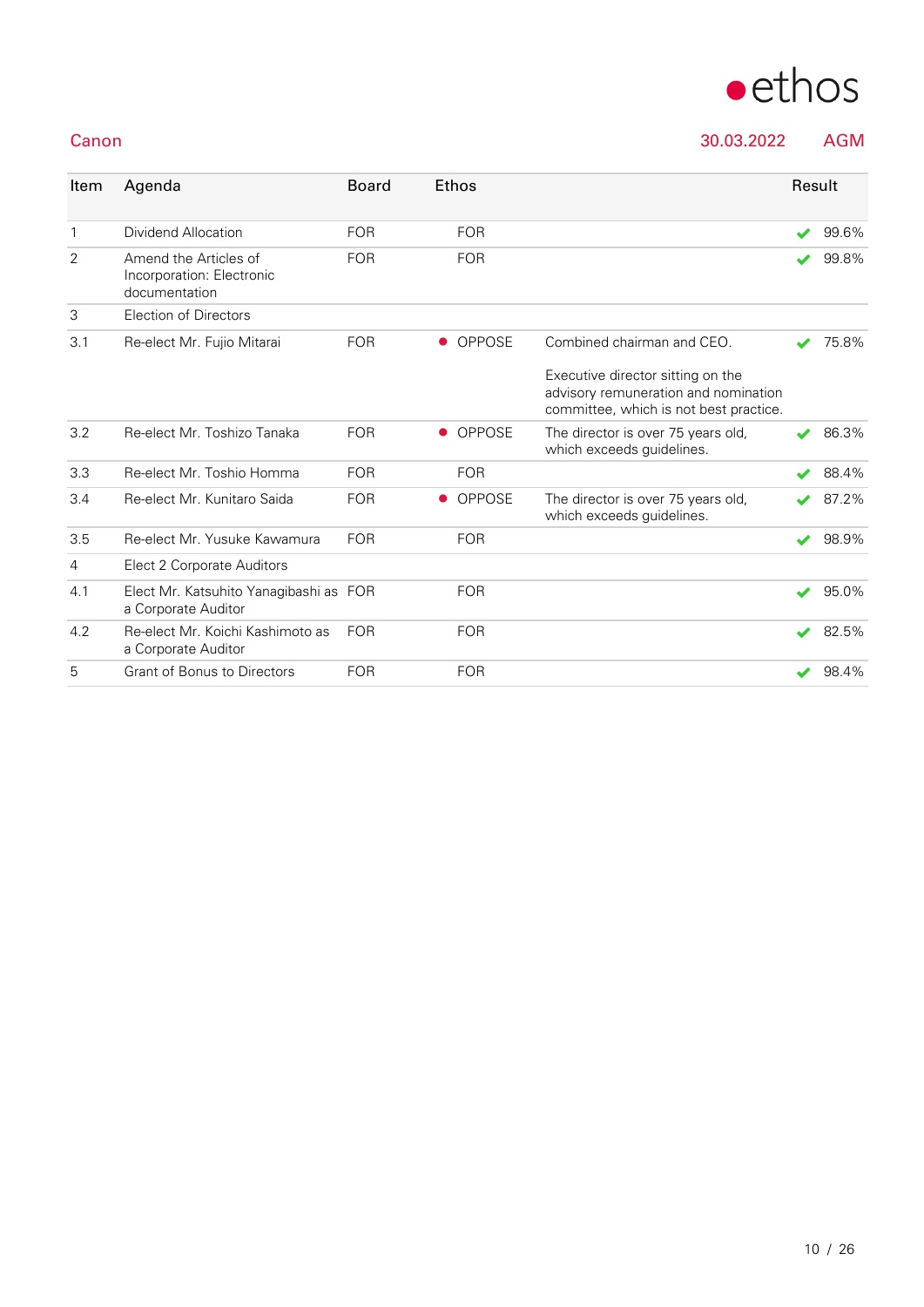

Deere & Co. 23.02.2022 AGM

| Item         | Agenda                                                             | <b>Board</b> | <b>Ethos</b>               |                                                                                                               |    | Result |
|--------------|--------------------------------------------------------------------|--------------|----------------------------|---------------------------------------------------------------------------------------------------------------|----|--------|
| $\mathbf{1}$ | Elections of directors                                             |              |                            |                                                                                                               |    |        |
| 1.1          | Elect Ms. Leanne G. Caret                                          | <b>FOR</b>   | <b>FOR</b>                 |                                                                                                               | ✔  | 99.7%  |
| 1.2          | Re-elect Ms. Tamra A. Erwin                                        | <b>FOR</b>   | <b>FOR</b>                 |                                                                                                               |    | 99.0%  |
| 1.3          | Re-elect Mr. Alan C. Heuberger                                     | <b>FOR</b>   | <b>FOR</b>                 |                                                                                                               |    | 97.7%  |
| 1.4          | Re-elect Mr. Charles O. Holliday,<br>Jr                            | <b>FOR</b>   | • OPPOSE                   | Non independent lead director, which<br>is not best practice.                                                 | ✔  | 97.2%  |
| 1.5          | Re-elect Mr. Michael O. Johanns                                    | <b>FOR</b>   | <b>FOR</b>                 |                                                                                                               |    | 97.5%  |
| 1.6          | Re-elect Mr. Clayton M. Jones                                      | <b>FOR</b>   | <b>OPPOSE</b><br>$\bullet$ | Chairman of the nomination<br>committee. The composition of the<br>nomination committee is<br>unsatisfactory. |    | 94.0%  |
| 1.7          | Re-elect Mr. John C. May                                           | <b>FOR</b>   | <b>OPPOSE</b><br>$\bullet$ | Combined chairman and CEO.                                                                                    |    | 92.8%  |
| 1.8          | Re-elect Mr. Gregory R. Page                                       | <b>FOR</b>   | • OPPOSE                   | Non independent director (various<br>reasons). The board is not sufficiently<br>independent.                  | ✔  | 91.4%  |
| 1.9          | Re-elect Ms. Sherry M. Smith                                       | <b>FOR</b>   | <b>FOR</b>                 |                                                                                                               | ✔  | 89.9%  |
| 1.10         | Re-elect Mr. Dmitri L. Stockton                                    | <b>FOR</b>   | <b>FOR</b>                 |                                                                                                               | ✔  | 96.9%  |
| 1.11         | Re-elect Ms. Sheila G. Talton                                      | <b>FOR</b>   | <b>FOR</b>                 |                                                                                                               | ✔  | 98.5%  |
| 2            | Advisory vote on executive<br>remuneration                         | <b>FOR</b>   | • OPPOSE                   | Excessive variable remuneration.                                                                              | ✔  | 91.9%  |
| 3            | Election of the auditor                                            | <b>FOR</b>   | <b>OPPOSE</b><br>$\bullet$ | The auditor's long tenure raises<br>independence concerns.                                                    | ✔  | 94.5%  |
| 4            | To approve the adoption of the<br>non employee director stock plan | <b>FOR</b>   | <b>FOR</b>                 |                                                                                                               |    | 97.8%  |
| 5            | Shareholder resolution: Call<br>Special Shareholder Meetings       | OPPOSE       | $\bullet$ FOR              | The proposed threshold would<br>enhance the right of shareholders to<br>call a special meeting.               | x. | 17.4%  |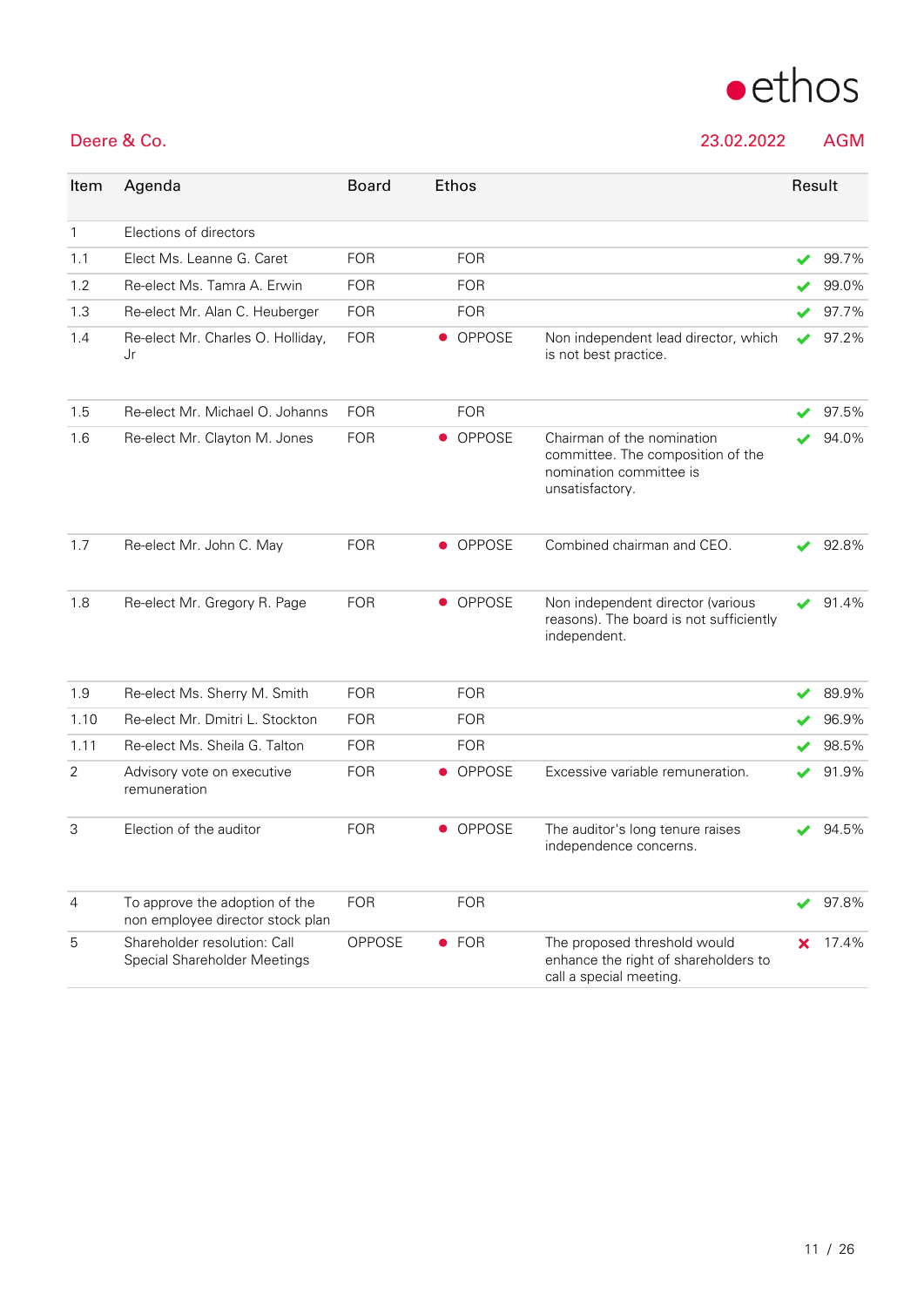## $\bullet$ ethos

Essity 24.03.2022 AGM

| Item              | Agenda                                                                                                     | <b>Board</b>          | Ethos                 | Result |
|-------------------|------------------------------------------------------------------------------------------------------------|-----------------------|-----------------------|--------|
| 1.                | Election of the chairman of the<br>Meeting                                                                 | <b>FOR</b>            | <b>FOR</b>            | ✔      |
| 2a.               | Election of Madeleine Wallmark to<br>verify the minutes of the Meeting                                     | <b>FOR</b>            | <b>FOR</b>            |        |
| 2b.               | Election of Anders Oscarsson to<br>verify the minutes of the Meeting                                       | <b>FOR</b>            | <b>FOR</b>            |        |
| 3.                | Preparation and approval of the<br>voting register                                                         | <b>FOR</b>            | <b>FOR</b>            |        |
| 4.                | Determination whether the<br>Meeting has been duly convened                                                | <b>FOR</b>            | <b>FOR</b>            |        |
| 5.                | Approval of the agenda                                                                                     | <b>FOR</b>            | <b>FOR</b>            | ✔      |
| 6.                | Presentation of the (consolidated)<br>annual report and the<br>(consolidated) auditor's report             | NON-<br><b>VOTING</b> | NON-<br><b>VOTING</b> |        |
| 7а.               | Adoption of the financial<br>statements                                                                    | <b>FOR</b>            | <b>FOR</b>            |        |
| 7b.               | Approve allocation of income and<br>dividend                                                               | <b>FOR</b>            | <b>FOR</b>            |        |
| 7c (i).           | Discharge of Ewa Björling                                                                                  | <b>FOR</b>            | <b>FOR</b>            | ✔      |
| 7c (ii).          | Discharge of Pär Boman                                                                                     | <b>FOR</b>            | <b>FOR</b>            | ✔      |
| 7c (iii).         | Discharge of Maija-Liisa Friman                                                                            | <b>FOR</b>            | <b>FOR</b>            | ✔      |
| 7c (iv).          | Discharge of Annemarie Gardshol                                                                            | <b>FOR</b>            | <b>FOR</b>            | ✔      |
| 7c (v).           | Discharge of Magnus Groth                                                                                  | <b>FOR</b>            | <b>FOR</b>            | ✔      |
| 7c (vi).          | Discharge of Susanna Lind                                                                                  | <b>FOR</b>            | <b>FOR</b>            | ✔      |
| 7c (vii).         | Discharge of Torbjörn Lööf                                                                                 | <b>FOR</b>            | <b>FOR</b>            | ✔      |
|                   | 7c (viii). Discharge of Bert Nordberg                                                                      | <b>FOR</b>            | <b>FOR</b>            | ✔      |
| 7c (ix).          | Discharge of Louise Svanberg                                                                               | <b>FOR</b>            | <b>FOR</b>            | ✔      |
| 7c (x).           | Discharge of Örjan Svensson                                                                                | <b>FOR</b>            | <b>FOR</b>            | ✔      |
| 7c (xi).          | Discharge of Lars Rebien<br>Sørensen                                                                       | <b>FOR</b>            | <b>FOR</b>            | ✔      |
| 7c (xii).         | Discharge of Barbara Milian<br>Thoralfsson                                                                 | <b>FOR</b>            | <b>FOR</b>            |        |
|                   | 7c (xiii). Discharge of Niclas Thulin                                                                      | <b>FOR</b>            | <b>FOR</b>            |        |
|                   | 7c (xiv). Discharge of the company CEO                                                                     | <b>FOR</b>            | <b>FOR</b>            |        |
| 8.                | Resolution on the number of<br>shareholder-elected members of<br>the board of directors to be<br>appointed | <b>FOR</b>            | <b>FOR</b>            |        |
| 9.                | Resolution on the number auditors FOR<br>to be appointed                                                   |                       | <b>FOR</b>            |        |
| 10a.              | Approve directors' fees                                                                                    | <b>FOR</b>            | <b>FOR</b>            |        |
| 10 <sub>b</sub> . | Approve auditors' fees                                                                                     | <b>FOR</b>            | <b>FOR</b>            |        |
| 11.               | Composition of the board of<br>directors                                                                   |                       |                       |        |
| 11a.              | Election of Ewa Björling                                                                                   | <b>FOR</b>            | <b>FOR</b>            | ✔      |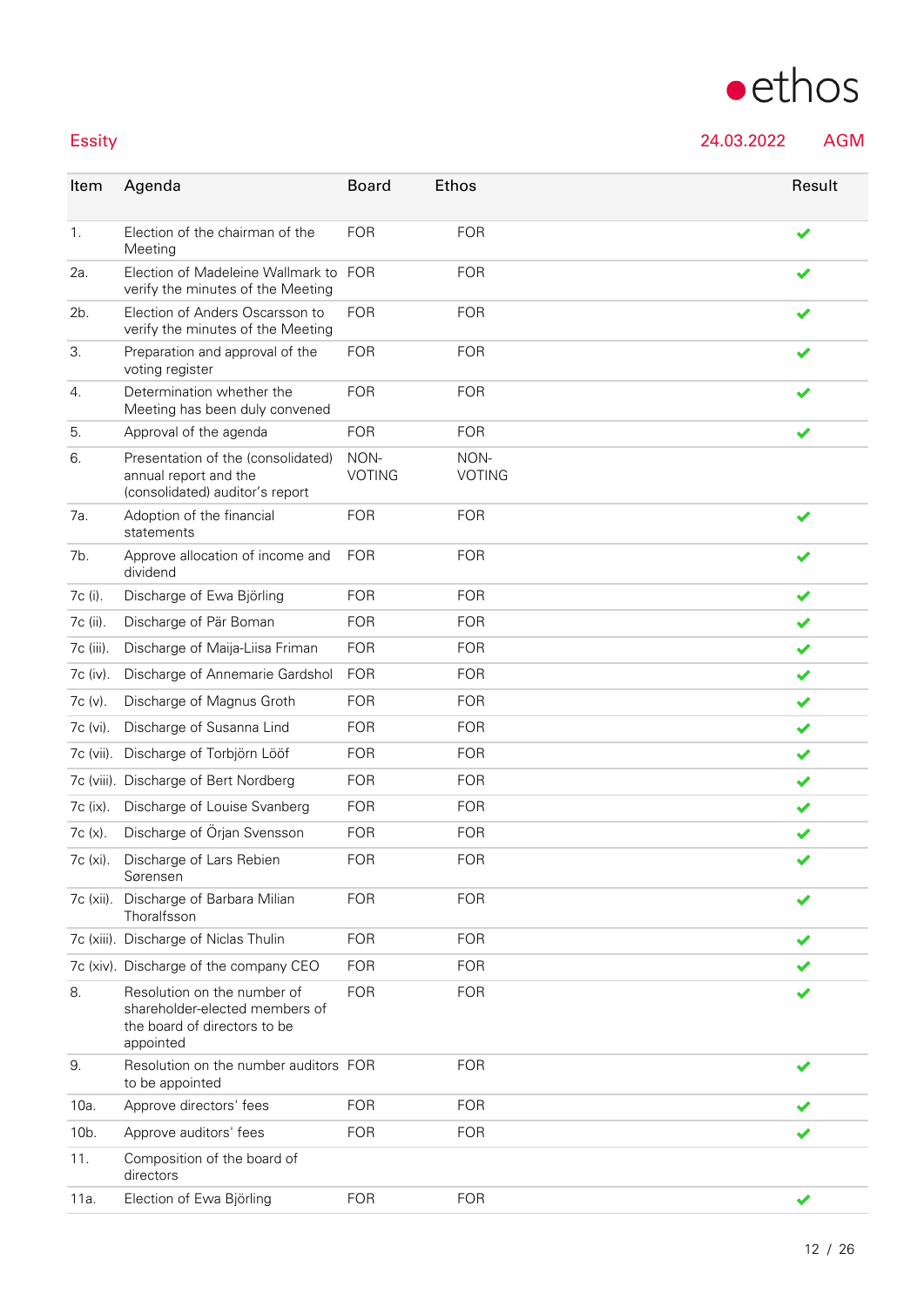

### Essity 24.03.2022 AGM

|        |        | . . |  |
|--------|--------|-----|--|
|        |        |     |  |
| $\sim$ | $\sim$ |     |  |

| Item | Agenda                                                                             | <b>Board</b> | Ethos                      |                                                   | Result |
|------|------------------------------------------------------------------------------------|--------------|----------------------------|---------------------------------------------------|--------|
| 11b. | Election of Pär Boman                                                              | <b>FOR</b>   | • OPPOSE                   | Concerns over the director's time<br>commitments. | ✔      |
| 11c. | Election of Annemarie Gardshol                                                     | <b>FOR</b>   | • OPPOSE                   | Concerns over the director's time<br>commitments. |        |
| 11d. | Election of Magnus Groth                                                           | <b>FOR</b>   | <b>FOR</b>                 |                                                   | ✔      |
| 11e. | Election of Torbjörn Lööf                                                          | <b>FOR</b>   | <b>FOR</b>                 |                                                   | ✔      |
| 11f. | Election of Bert Nordberg                                                          | <b>FOR</b>   | <b>FOR</b>                 |                                                   | ✔      |
| 11g. | Election of Louise Svanberg                                                        | <b>FOR</b>   | <b>FOR</b>                 |                                                   | ✔      |
| 11h. | Election of Lars Rebien Sørensen                                                   | <b>FOR</b>   | OPPOSE<br>$\bullet$        | Concerns over the director's time<br>commitments. |        |
| 11i. | Election of Barbara M. Thoralfsson FOR                                             |              | <b>FOR</b>                 |                                                   | ✔      |
| 11j. | Election of Bjørn Gulden                                                           | <b>FOR</b>   | <b>OPPOSE</b><br>$\bullet$ | Concerns over the director's time<br>commitments. |        |
| 12.  | Election of the Chairman of the<br>board                                           | <b>FOR</b>   | • OPPOSE                   | Concerns over the director's time<br>commitments. |        |
| 13.  | Election of auditor                                                                | <b>FOR</b>   | <b>FOR</b>                 |                                                   | ✔      |
| 14.  | Approve executive remuneration<br>policy                                           | <b>FOR</b>   | <b>FOR</b>                 |                                                   |        |
| 15.  | Approve remuneration report                                                        | <b>FOR</b>   | <b>FOR</b>                 |                                                   | ✔      |
| 16.  | Approve share-related incentive<br>plan                                            | <b>FOR</b>   | <b>FOR</b>                 |                                                   |        |
| 17a. | Authorisation to repurchase own<br>shares                                          | <b>FOR</b>   | <b>FOR</b>                 |                                                   |        |
| 17b. | Authorisation to transfer own<br>shares in connection with<br>company acquisitions | <b>FOR</b>   | <b>FOR</b>                 |                                                   |        |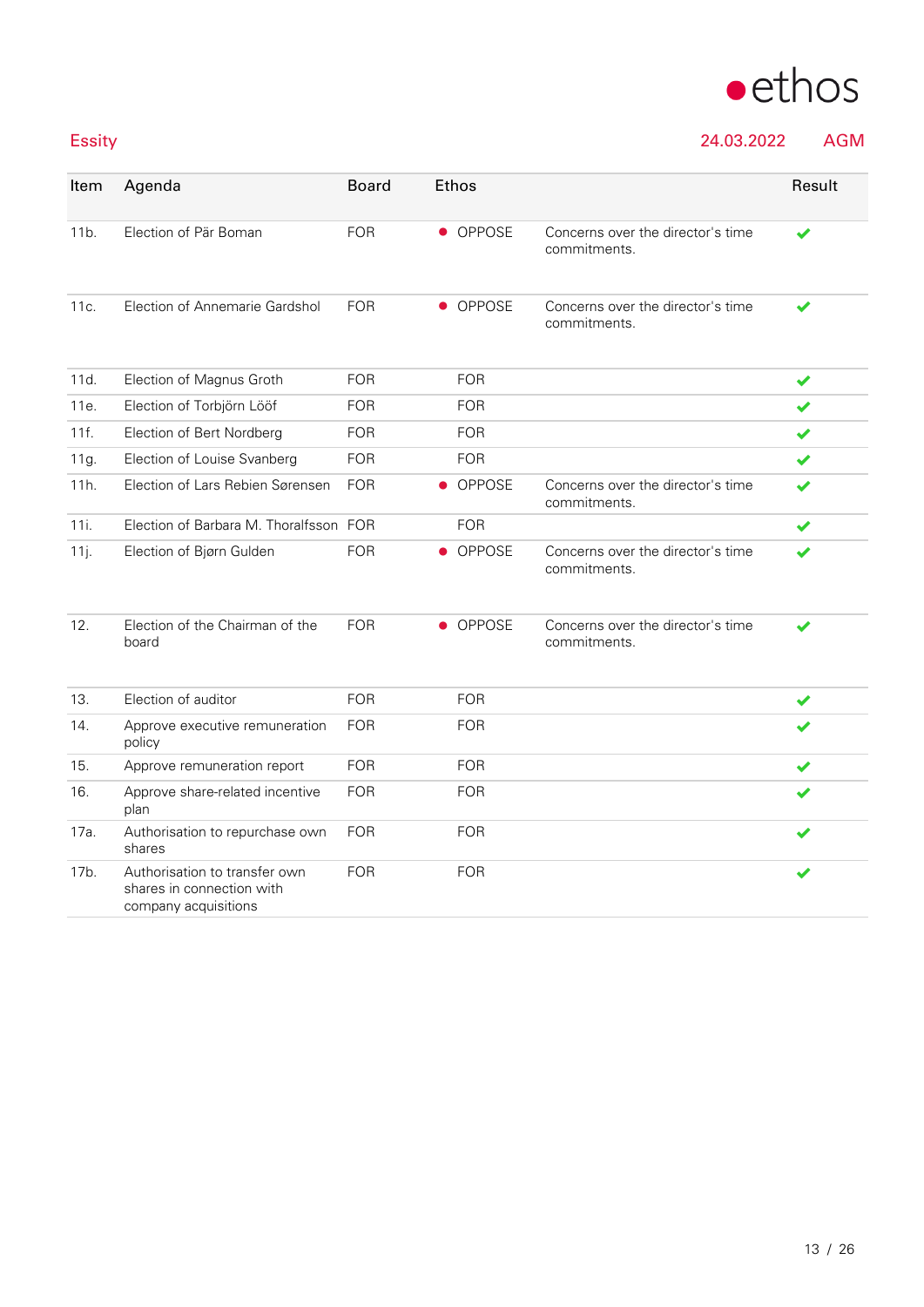

Intuit 20.01.2022 AGM

| Item           | Agenda                                                               | <b>Board</b> | <b>Ethos</b>               |                                                                                             | Result |       |
|----------------|----------------------------------------------------------------------|--------------|----------------------------|---------------------------------------------------------------------------------------------|--------|-------|
| $\mathbf{1}$   | Elections of directors                                               |              |                            |                                                                                             |        |       |
| 1.a            | Re-elect Ms. Eve Burton                                              | <b>FOR</b>   | <b>FOR</b>                 |                                                                                             | ✔      | 99.6% |
| 1.b            | Re-elect Mr. Scott D. Cook                                           | <b>FOR</b>   | <b>FOR</b>                 |                                                                                             |        | 99.4% |
| 1.c            | Re-elect Mr. Richard L. Dalzell                                      | <b>FOR</b>   | <b>FOR</b>                 |                                                                                             |        | 99.7% |
| 1.d            | Re-elect Mr. Sasan Goodarzi                                          | <b>FOR</b>   | <b>FOR</b>                 |                                                                                             | ✔      | 99.6% |
| 1.e            | Re-elect Ms. Deborah Liu                                             | <b>FOR</b>   | <b>FOR</b>                 |                                                                                             | ✔      | 99.6% |
| 1.f            | Re-elect Ms. Tekedra Mawakana                                        | <b>FOR</b>   | <b>FOR</b>                 |                                                                                             | ✔      | 99.6% |
| 1.g            | Re-elect Ms. Suzanne Nora<br>Johnson                                 | <b>FOR</b>   | <b>FOR</b>                 |                                                                                             | ✔      | 96.5% |
| 1.h            | Re-elect Mr. Dennis D. Powell                                        | <b>FOR</b>   | <b>FOR</b>                 |                                                                                             | ✔      | 95.1% |
| 1.i            | Re-elect Mr. Brad D. Smith                                           | <b>FOR</b>   | <b>FOR</b>                 |                                                                                             | ✔      | 98.9% |
| $1 \cdot j$    | Re-elect Mr. Thomas Szkutak                                          | <b>FOR</b>   | <b>FOR</b>                 |                                                                                             | ✔      | 99.6% |
| 1.k            | Re-elect Mr. Raul Vazquez                                            | <b>FOR</b>   | <b>FOR</b>                 |                                                                                             |        | 99.7% |
| 1.1            | Re-elect Mr. Jeff Weiner                                             | <b>FOR</b>   | <b>FOR</b>                 |                                                                                             |        | 99.7% |
| 2              | Advisory vote on executive<br>remuneration                           | <b>FOR</b>   | OPPOSE                     | Excessive variable remuneration.                                                            | v      | 91.5% |
|                |                                                                      |              |                            | Performance targets are not<br>sufficiently challenging.                                    |        |       |
|                |                                                                      |              |                            | An important part of the variable<br>remuneration is based on continued<br>employment only. |        |       |
| 3              | Re-election of the auditor                                           | <b>FOR</b>   | OPPOSE<br>$\bullet$        | The auditor's long tenure raises<br>independence concerns.                                  |        | 95.2% |
| $\overline{4}$ | To approve the Amended and<br>Restated 2005 Equity Incentive<br>Plan | <b>FOR</b>   | <b>OPPOSE</b><br>$\bullet$ | Potential excessive awards.                                                                 |        | 90.0% |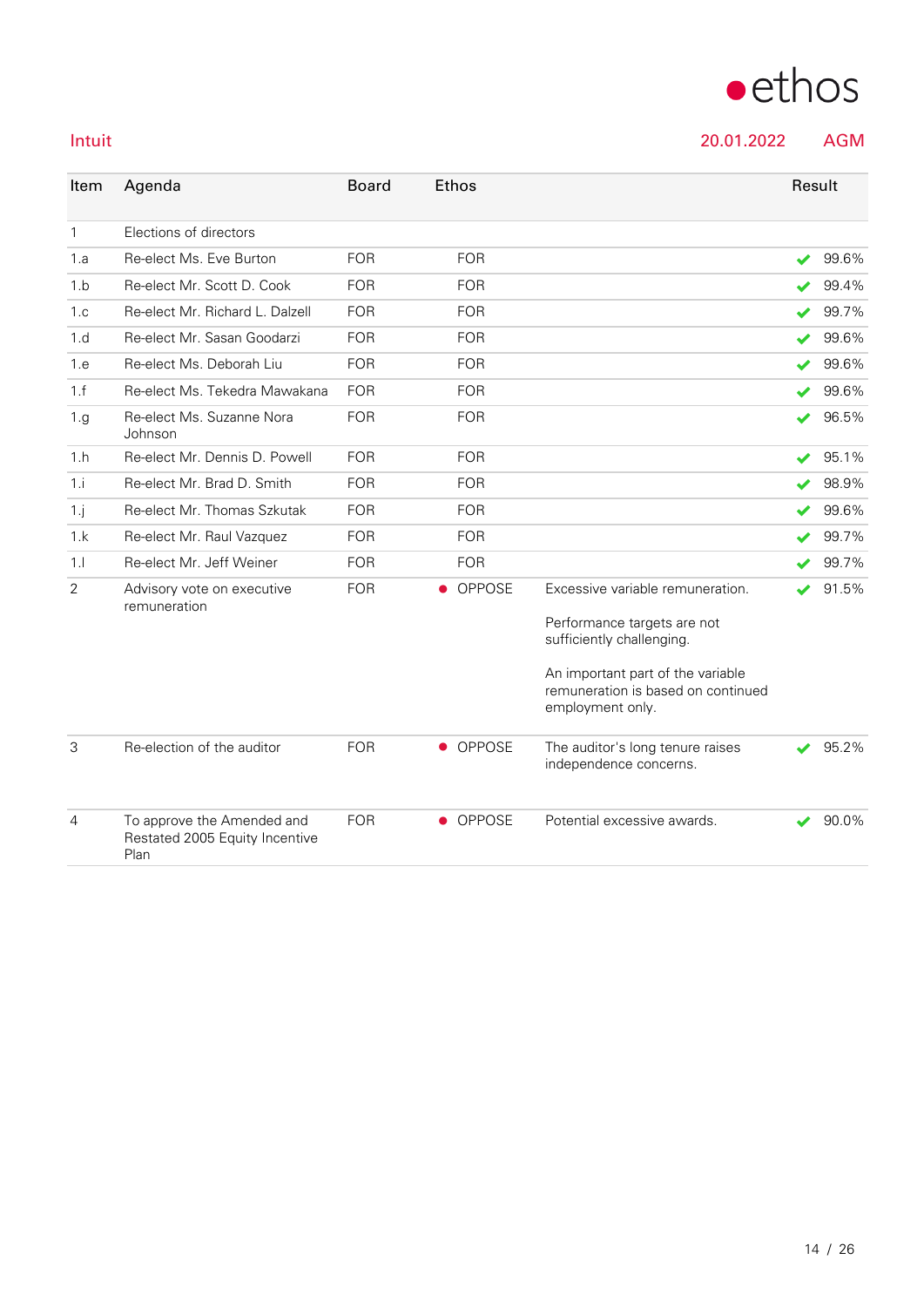## $\bullet$ ethos

### Kone 01.03.2022 AGM

| Item | Agenda                                                                                                      | <b>Board</b>          |           | Ethos                 |                                                                                         |   | Result          |
|------|-------------------------------------------------------------------------------------------------------------|-----------------------|-----------|-----------------------|-----------------------------------------------------------------------------------------|---|-----------------|
| 1.   | Opening of the Meeting                                                                                      | NON-<br><b>VOTING</b> |           | NON-<br><b>VOTING</b> |                                                                                         |   |                 |
| 2.   | Calling the Meeting to order                                                                                | NON-<br><b>VOTING</b> |           | NON-<br><b>VOTING</b> |                                                                                         |   |                 |
| 3.   | Election of persons to scrutinize<br>the minutes and to supervise the<br>counting of votes                  | <b>FOR</b>            |           | <b>FOR</b>            |                                                                                         | ✔ |                 |
| 4.   | Recording the legality of the<br>Meeting                                                                    | <b>FOR</b>            |           | <b>FOR</b>            |                                                                                         |   |                 |
| 5.   | Recording the attendance at the<br>Meeting and adoption of the list of<br>votes                             | <b>FOR</b>            |           | <b>FOR</b>            |                                                                                         |   |                 |
| 6.   | Presentation of the annual<br>accounts, the report of the board<br>of directors and the auditor's<br>report | NON-<br><b>VOTING</b> |           | NON-<br><b>VOTING</b> |                                                                                         |   |                 |
| 7.   | Adoption of the financial<br>statements                                                                     | <b>FOR</b>            |           | <b>FOR</b>            |                                                                                         |   | $\times$ 100.0% |
| 8.   | Approve allocation of income and<br>dividend                                                                | <b>FOR</b>            |           | <b>FOR</b>            |                                                                                         |   | 99.8%           |
| 9.   | Resolution on the discharge of the FOR<br>members of the board of directors<br>and the CEO from liability   |                       |           | <b>FOR</b>            |                                                                                         |   | 99.9%           |
| 10.  | Approve remuneration report                                                                                 | <b>FOR</b>            | $\bullet$ | OPPOSE                | Lack of transparency and information<br>provided is insufficient.                       |   | 90.1%           |
| 11.  | Approve directors' fees                                                                                     | <b>FOR</b>            |           | • OPPOSE              | The non-executive directors receive<br>variable remuneration.                           | ✔ | 93.1%           |
| 12.  | Resolution on the number of<br>members of the board of directors                                            | <b>FOR</b>            |           | <b>FOR</b>            |                                                                                         |   | $\times$ 100.0% |
| 13.  | Election of the board of directors                                                                          | <b>FOR</b>            | $\bullet$ | <b>OPPOSE</b>         | Grouped elections of directors. The<br>composition of the board is not<br>satisfactory. |   | 86.5%           |
| 14.  | Approve auditors' fees                                                                                      | <b>FOR</b>            |           | <b>FOR</b>            |                                                                                         |   | 99.9%           |
| 15.  | Resolution on the number of<br>auditors                                                                     | <b>FOR</b>            |           | <b>FOR</b>            |                                                                                         |   | $\times$ 100.0% |
| 16.  | Election of auditor                                                                                         | <b>FOR</b>            |           | <b>FOR</b>            |                                                                                         |   | 99.5%           |
| 17.  | Authorisation to repurchase own<br>shares                                                                   | <b>FOR</b>            |           | <b>FOR</b>            |                                                                                         |   | 99.8%           |
| 18.  | Authorisation to issue shares                                                                               | <b>FOR</b>            |           | <b>FOR</b>            |                                                                                         |   | 99.8%           |
| 19.  | Closing of the Meeting                                                                                      | NON-<br><b>VOTING</b> |           | NON-<br><b>VOTING</b> |                                                                                         |   |                 |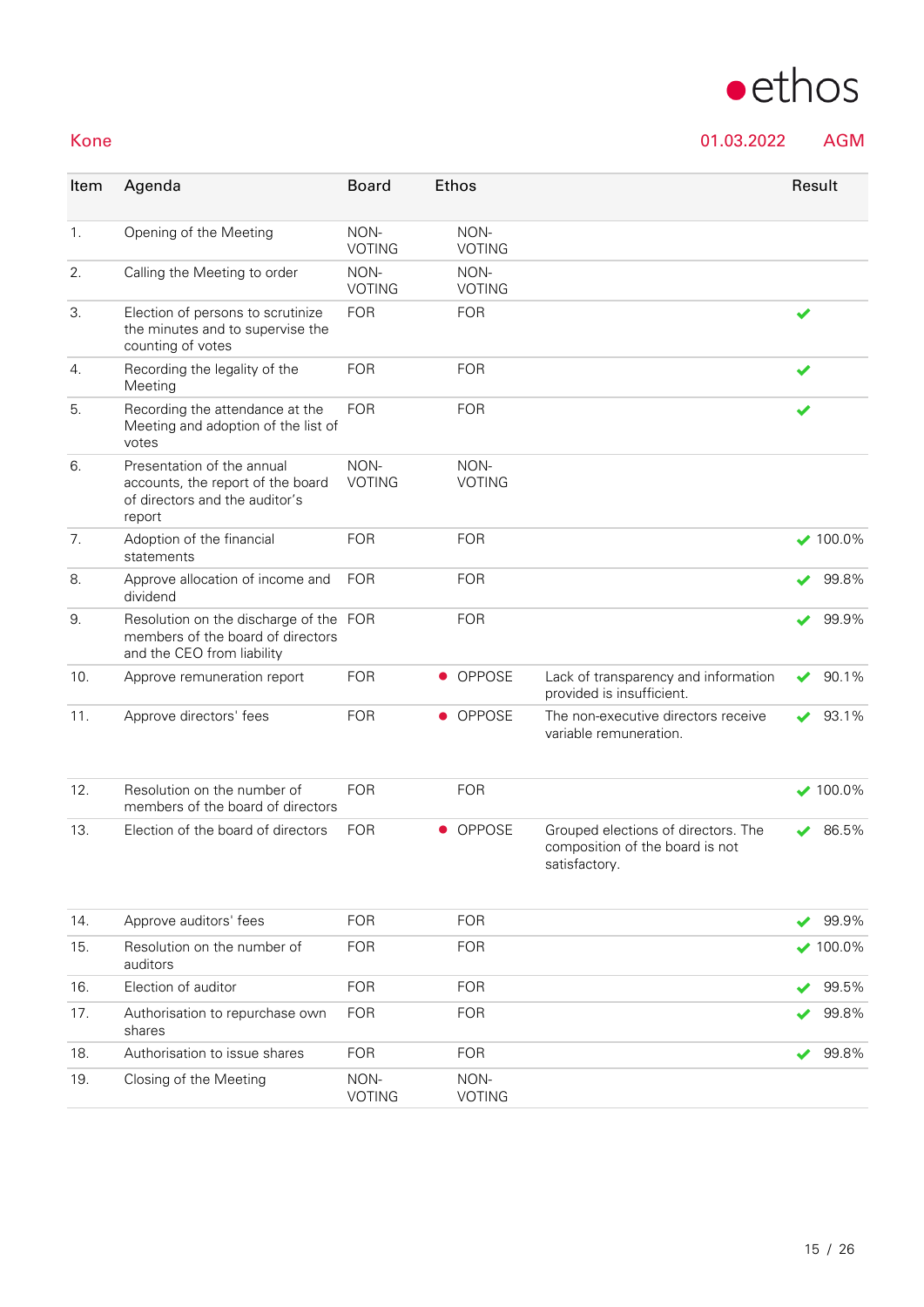

### Micron Technology 13.01.2022 AGM

| Item         | Agenda                                     | <b>Board</b> | <b>Ethos</b>               |                                                                 |                       | Result |
|--------------|--------------------------------------------|--------------|----------------------------|-----------------------------------------------------------------|-----------------------|--------|
| $\mathbf{1}$ | Elections of directors                     |              |                            |                                                                 |                       |        |
| 1.a          | Re-elect Mr. Richard M. Beyer              | <b>FOR</b>   | <b>FOR</b>                 |                                                                 | $\blacktriangleright$ | 97.5%  |
| 1.b          | Re-elect Ms. Lynn A. Dugle                 | <b>FOR</b>   | <b>FOR</b>                 |                                                                 | $\blacktriangleright$ | 99.8%  |
| 1.c          | Re-elect Mr. Steven J. Gomo                | <b>FOR</b>   | <b>FOR</b>                 |                                                                 | $\blacktriangleright$ | 98.2%  |
| 1.d          | Elect Ms. Linnie M. Haynesworth            | <b>FOR</b>   | <b>FOR</b>                 |                                                                 | ✔                     | 99.8%  |
| 1.e          | Re-elect Ms. Mary P. McCarthy              | <b>FOR</b>   | <b>FOR</b>                 |                                                                 | ✔                     | 99.5%  |
| 1.f          | Re-elect Mr. Sanjay Mehrotra               | <b>FOR</b>   | <b>FOR</b>                 |                                                                 | ✔                     | 99.8%  |
| 1.g          | Re-elect Mr. Robert E. Switz               | <b>FOR</b>   | <b>OPPOSE</b><br>$\bullet$ | The director is over 75 years old,<br>which exceeds guidelines. | ✔                     | 95.4%  |
| 1.h          | Re-elect Ms. MaryAnn Wright                | <b>FOR</b>   | <b>FOR</b>                 |                                                                 | ✔                     | 98.7%  |
| 2            | Advisory vote on executive<br>remuneration | <b>FOR</b>   | <b>OPPOSE</b><br>$\bullet$ | Excessive variable remuneration.                                | ✔                     | 86.0%  |
| 3            | Re-election of the auditor                 | <b>FOR</b>   | OPPOSE<br>$\bullet$        | The auditor's long tenure raises<br>independence concerns.      |                       | 92.0%  |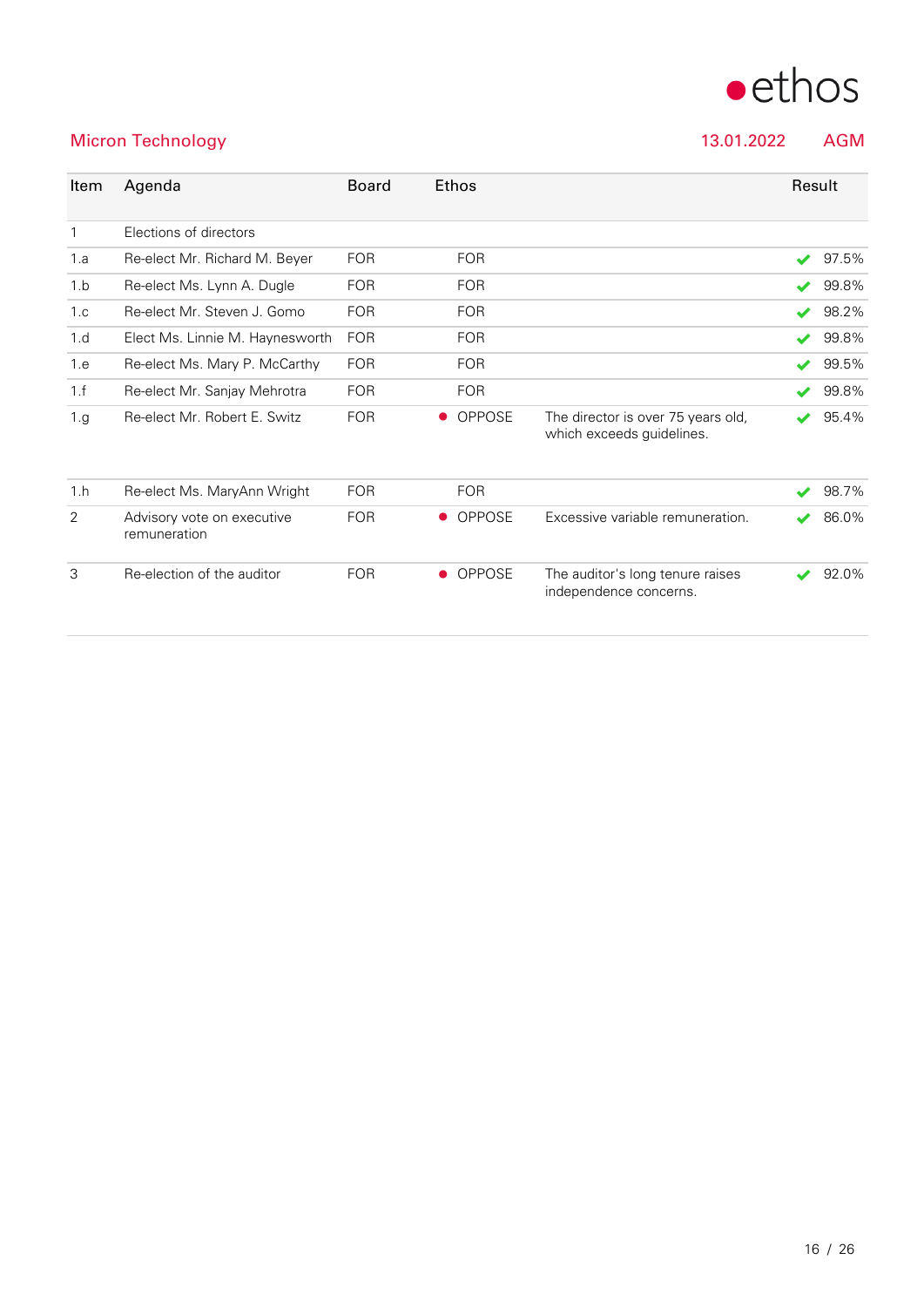

Novo Nordisk 24.03.2022 AGM

| Item      | Agenda                                                      | <b>Board</b>          | Ethos                 |                                                                            | Result           |
|-----------|-------------------------------------------------------------|-----------------------|-----------------------|----------------------------------------------------------------------------|------------------|
| 1.        | Report on the Company's<br>activities                       | NON-<br><b>VOTING</b> | NON-<br><b>VOTING</b> |                                                                            |                  |
| 2.        | Adoption of the financial<br>statements                     | <b>FOR</b>            | <b>FOR</b>            |                                                                            | $\times$ 100.0%  |
| 3.        | Approve allocation of income and<br>dividend                | <b>FOR</b>            | <b>FOR</b>            |                                                                            | $\bigvee$ 100.0% |
| 4.        | Approve remuneration report                                 | <b>FOR</b>            | • OPPOSE              | Concerns over the severance<br>payments which are considered<br>excessive. | 98.5%<br>✔       |
| 5.1.      | Approve directors' fees for the<br>past FY 2021             | <b>FOR</b>            | <b>FOR</b>            |                                                                            | $\times$ 100.0%  |
| 5.2.      | Approve directors' fees for the<br>upcoming FY 2022         | <b>FOR</b>            | <b>FOR</b>            |                                                                            | $\vee$ 100.0%    |
| 6.        | Composition of the board of<br>directors                    |                       |                       |                                                                            |                  |
| 6.1.      | Election of Helge Lund                                      | <b>FOR</b>            | <b>FOR</b>            |                                                                            | 99.7%<br>✔       |
| 6.2.      | Election of Henrik Poulsen                                  | <b>FOR</b>            | ABSTAIN               | Concerns over the director's time<br>commitments.                          | 98.6%            |
| 6.3(a)    | Election of Jeppe Christiansen                              | <b>FOR</b>            | <b>FOR</b>            |                                                                            | 99.1%<br>✔       |
| $6.3$ (b) | Election of Laurence Debroux                                | <b>FOR</b>            | <b>FOR</b>            |                                                                            | 99.9%<br>✔       |
| 6.3(c)    | Election of Andreas Fibig                                   | <b>FOR</b>            | <b>FOR</b>            |                                                                            | 99.9%            |
| $6.3$ (d) | Election of Sylvie Grégoire                                 | <b>FOR</b>            | <b>FOR</b>            |                                                                            | 99.9%            |
| 6.3(e)    | Election of Kasim Kutay                                     | <b>FOR</b>            | <b>FOR</b>            |                                                                            | 99.3%<br>✔       |
| 6.3(f)    | Election of Martin MacKay                                   | <b>FOR</b>            | ABSTAIN               | Concerns over the director's time<br>commitments.                          | 94.9%            |
| 6.3(g)    | Election of Choi Lai (Christina) Law FOR                    |                       | <b>FOR</b>            |                                                                            | $\times$ 100.0%  |
| 7.        | Election of auditor                                         | <b>FOR</b>            | <b>FOR</b>            |                                                                            | 99.9%            |
| 8.1.      | Reduce share capital via<br>cancellation of shares          | <b>FOR</b>            | <b>FOR</b>            |                                                                            | 99.9%<br>✔       |
| 8.2.      | Authorisation to repurchase own<br>shares                   | <b>FOR</b>            | <b>FOR</b>            |                                                                            | $\times$ 100.0%  |
| 8.3.      | Authorisation to issue shares                               | <b>FOR</b>            | <b>FOR</b>            |                                                                            | 99.9%            |
| 8.4.      | Approve executive remuneration<br>policy                    | <b>FOR</b>            | <b>FOR</b>            |                                                                            | 99.6%            |
| 8.5.      | Amendment of Article 10.2 of the<br>Articles of Association | <b>FOR</b>            | <b>FOR</b>            |                                                                            | 99.9%<br>✔       |
| 9.        | Any other business                                          | NON-<br><b>VOTING</b> | NON-<br><b>VOTING</b> |                                                                            |                  |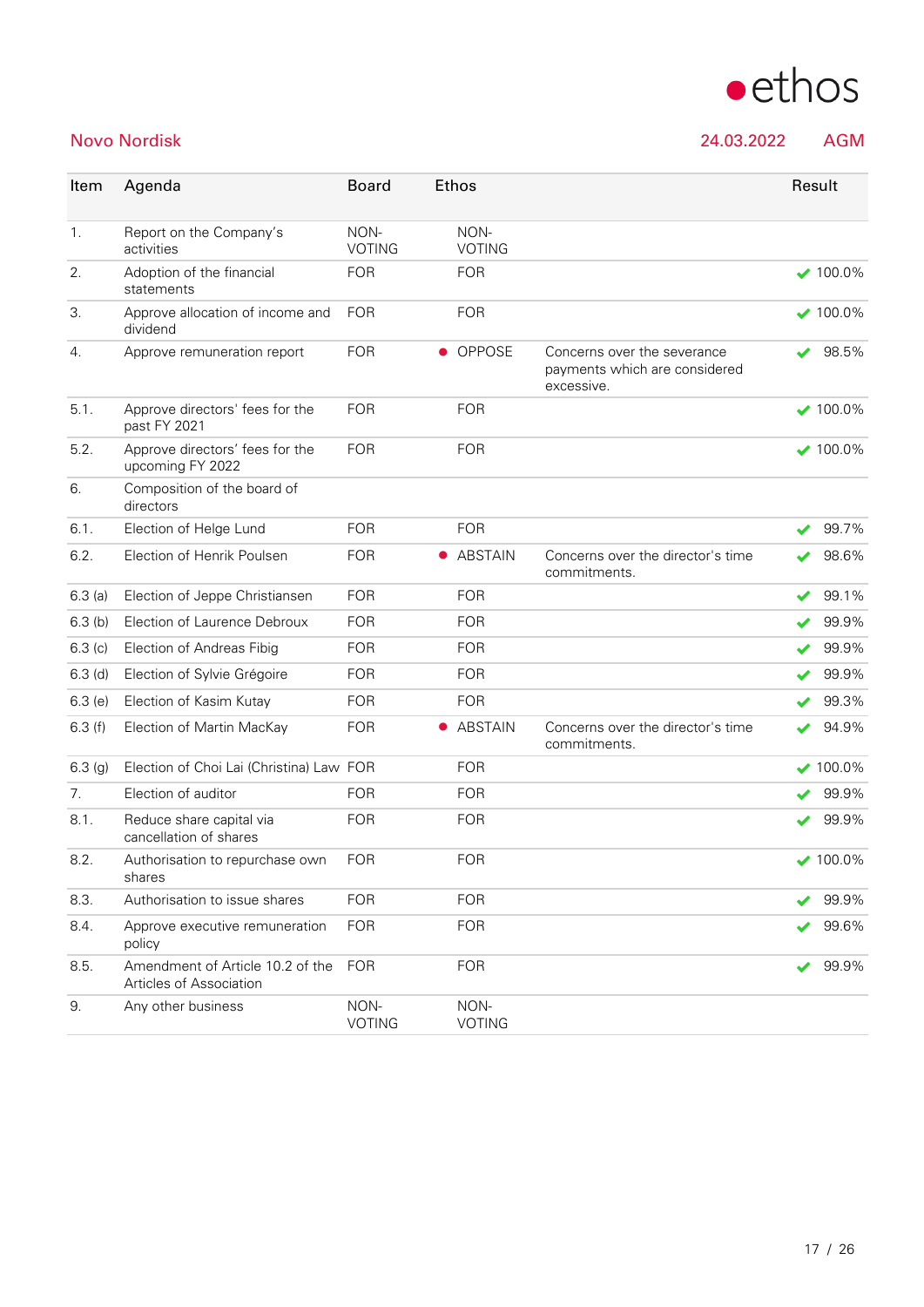

### Novozymes 16.03.2022 AGM

| Item    | Agenda                                                    | <b>Board</b>          | <b>Ethos</b>          |                                                                                                                                 | Result               |
|---------|-----------------------------------------------------------|-----------------------|-----------------------|---------------------------------------------------------------------------------------------------------------------------------|----------------------|
| 1.      | Report on the Company's<br>activities                     | NON-<br><b>VOTING</b> | NON-<br><b>VOTING</b> |                                                                                                                                 |                      |
| 2.      | Adoption of the financial<br>statements                   | <b>FOR</b>            | <b>FOR</b>            |                                                                                                                                 |                      |
| 3.      | Approve allocation of income and<br>dividend              | <b>FOR</b>            | <b>FOR</b>            |                                                                                                                                 |                      |
| 4.      | Approve remuneration report                               | <b>FOR</b>            | <b>FOR</b>            |                                                                                                                                 | ✔                    |
| 5.      | Approve directors' fees                                   | <b>FOR</b>            | <b>FOR</b>            |                                                                                                                                 | ✔                    |
| 6.      | Composition of the board of<br>directors                  |                       |                       |                                                                                                                                 |                      |
| 6а.     | Election of Jørgen Buhl<br>Rasmussen                      | <b>FOR</b>            | • ABSTAIN             | Chairman of the nomination<br>committee. The representation of<br>women on the board is insufficient.                           | ✔                    |
| 7а.     | Election of Cees de Jong                                  | <b>FOR</b>            | <b>FOR</b>            |                                                                                                                                 | ✔                    |
| 8a.     | Election of Heine Dalsgaard                               | <b>FOR</b>            | • ABSTAIN             | Chairman of the audit committee who<br>is not independent and the level of<br>independence of the committee is<br>insufficient. |                      |
|         |                                                           |                       |                       | Concerns over the director's time<br>commitments.                                                                               |                      |
| 8b.     | Election of Sharon James                                  | <b>FOR</b>            | <b>FOR</b>            |                                                                                                                                 | ✔                    |
| 8c.     | Election of Kasim Kutay                                   | <b>FOR</b>            | <b>FOR</b>            |                                                                                                                                 | ✔                    |
| 8d.     | Election of Kim Stratton                                  | <b>FOR</b>            | <b>FOR</b>            |                                                                                                                                 | ✔                    |
| 8e.     | Election of Morten Sommer                                 | <b>FOR</b>            | <b>FOR</b>            |                                                                                                                                 | ✔                    |
| 9.      | Election of auditor                                       | <b>FOR</b>            | • ABSTAIN             | The auditor's long tenure raises<br>independence concerns.                                                                      | ✔                    |
|         |                                                           |                       |                       | On a 3-year basis, the aggregate non-<br>audit fees exceed 50% of the<br>aggregate fees paid for audit services.                |                      |
| 10a.    | Authorisation to issue shares                             | <b>FOR</b>            | <b>FOR</b>            |                                                                                                                                 | $\blacktriangledown$ |
| $10b$ . | Reduce share capital via<br>cancellation of shares        | <b>FOR</b>            | <b>FOR</b>            |                                                                                                                                 |                      |
| 10c.    | Authorisation to repurchase own<br>shares                 | <b>FOR</b>            | <b>FOR</b>            |                                                                                                                                 |                      |
| 10d.    | Authorisation to distribute<br>extraordinary dividend     | <b>FOR</b>            | <b>FOR</b>            |                                                                                                                                 |                      |
| 10e.    | Removal of Article 12.2 of the<br>Articles of Association | <b>FOR</b>            | <b>FOR</b>            |                                                                                                                                 |                      |
| 10f.    | Removal of Article 4.2 of the<br>Articles of Association  | <b>FOR</b>            | <b>FOR</b>            |                                                                                                                                 |                      |
| 10g.    | To authorise the meeting<br>chairperson                   | <b>FOR</b>            | <b>FOR</b>            |                                                                                                                                 |                      |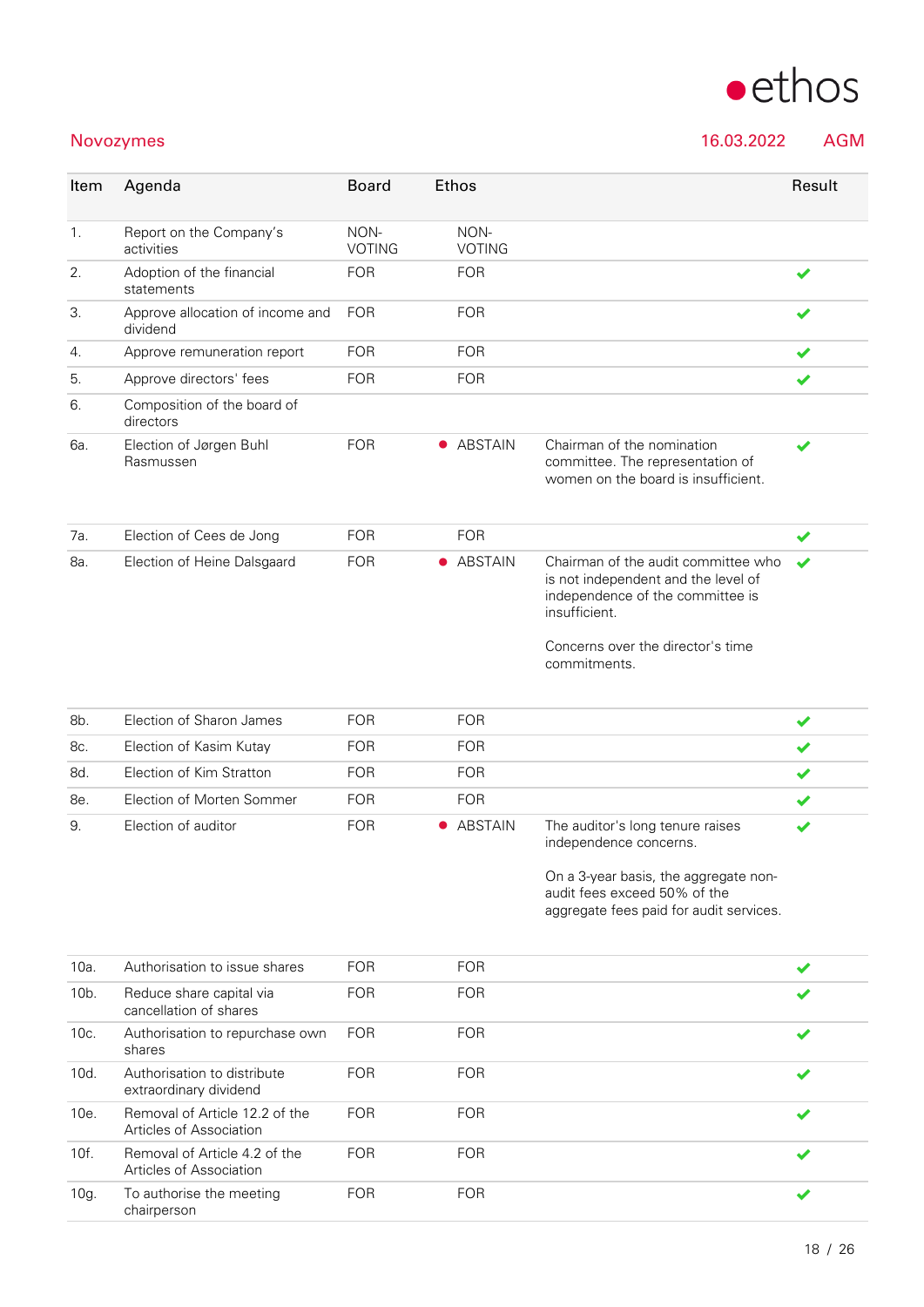

### Novozymes 16.03.2022 AGM

| Item | Agenda             | <b>Board</b>          | <b>Ethos</b>   | Result |
|------|--------------------|-----------------------|----------------|--------|
| 11.  | Any other business | NON-<br><b>VOTING</b> | NON-<br>VOTING |        |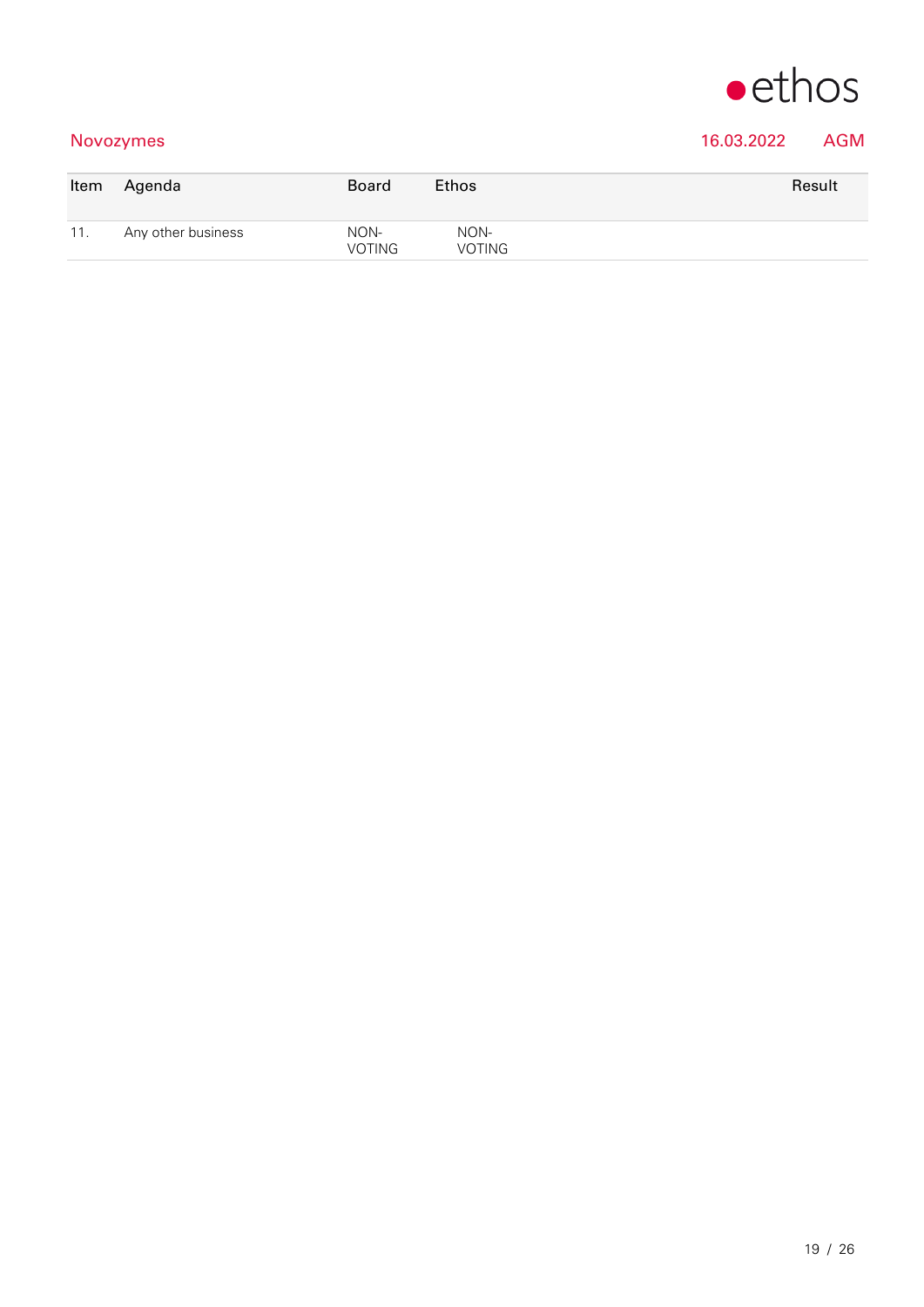### Randstad 29.03.2022

|  | <b>AGM</b> |
|--|------------|
|  |            |

 $\bullet$ ethos

| Item           | Agenda                                                                                                                              | <b>Board</b>          | <b>Ethos</b>          |                                                                                             |                       | Result          |
|----------------|-------------------------------------------------------------------------------------------------------------------------------------|-----------------------|-----------------------|---------------------------------------------------------------------------------------------|-----------------------|-----------------|
|                |                                                                                                                                     |                       |                       |                                                                                             |                       |                 |
| $\mathbf{1}$ . | Opening of the Meeting                                                                                                              | NON-<br><b>VOTING</b> | NON-<br><b>VOTING</b> |                                                                                             |                       |                 |
| 2a.            | Report of the executive - and<br>supervisory board of the past<br>financial year                                                    | NON-<br><b>VOTING</b> | NON-<br><b>VOTING</b> |                                                                                             |                       |                 |
| 2b.            | Approve remuneration report                                                                                                         | <b>FOR</b>            | <b>FOR</b>            |                                                                                             |                       | 87.9%           |
| 2c.            | Adoption of the financial<br>statements                                                                                             | <b>FOR</b>            | <b>FOR</b>            |                                                                                             |                       | $\times$ 100.0% |
| 2d.            | Explanation of the policy on<br>reserves and dividends                                                                              | NON-<br><b>VOTING</b> | NON-<br><b>VOTING</b> |                                                                                             |                       |                 |
| 2e.            | Approve allocation of income:<br>ordinary dividend                                                                                  | <b>FOR</b>            | <b>FOR</b>            |                                                                                             |                       | 99.3%           |
| 2f.            | Approve allocation of income:<br>extraordinary dividend                                                                             | <b>FOR</b>            | <b>FOR</b>            |                                                                                             |                       | 99.7%           |
| За.            | Discharge of executive board                                                                                                        | <b>FOR</b>            | <b>FOR</b>            |                                                                                             |                       | 99.7%           |
| 3b.            | Discharge of supervisory board                                                                                                      | <b>FOR</b>            | <b>FOR</b>            |                                                                                             |                       | 99.6%           |
| 4а.            | Approve executive remuneration<br>policy                                                                                            | <b>FOR</b>            | • OPPOSE              | Bonus includes matching shares to be<br>released without precise performance<br>conditions. | ✔                     | 88.5%           |
| 4b.            | Approve performance related<br>remuneration of members of the<br>executive board                                                    | <b>FOR</b>            | OPPOSE<br>$\bullet$   | Bonus includes matching shares to be<br>released without precise performance<br>conditions. | $\blacktriangleright$ | 93.2%           |
| 4с.            | Approve remuneration of the<br>supervisory board                                                                                    | <b>FOR</b>            | <b>FOR</b>            |                                                                                             | ✔                     | 99.8%           |
| 5а.            | Election of Chris Heutink to the<br>executive board                                                                                 | <b>FOR</b>            | <b>FOR</b>            |                                                                                             |                       | $\times$ 100.0% |
| 5b.            | Election of Henry Schirmer to the<br>executive board                                                                                | <b>FOR</b>            | <b>FOR</b>            |                                                                                             |                       | $\times$ 100.0% |
| 6.             | Composition of the supervisory<br>board                                                                                             |                       |                       |                                                                                             |                       |                 |
| 6а.            | Election of Wout Dekker                                                                                                             | <b>FOR</b>            | <b>FOR</b>            |                                                                                             |                       | 94.4%           |
| 6b.            | Election of Frank Dorjee                                                                                                            | <b>FOR</b>            | <b>FOR</b>            |                                                                                             | ✔                     | 99.7%           |
| 6с.            | Election of Annet Aris                                                                                                              | <b>FOR</b>            | <b>FOR</b>            |                                                                                             |                       | 99.5%           |
| 7а.            | Authorisation to issue shares                                                                                                       | <b>FOR</b>            | <b>FOR</b>            |                                                                                             |                       | 94.5%           |
| 7b.            | Authorisation to repurchase own<br>shares                                                                                           | <b>FOR</b>            | <b>FOR</b>            |                                                                                             |                       | 99.9%           |
| 7с.            | Reduce share capital via<br>cancellation of shares                                                                                  | <b>FOR</b>            | <b>FOR</b>            |                                                                                             |                       | $\times$ 100.0% |
| 8a.            | Election of Claartje Bulten as<br>board member of Stichting<br>Administratiekantoor Preferente<br>Aandelen Randstad                 | <b>FOR</b>            | <b>FOR</b>            |                                                                                             |                       | $\times$ 100.0% |
| 8b.            | Election of Annelies Elisabeth van<br>der Pauw as board member of<br>Stichting Administratiekantoor<br>Preferente Aandelen Randstad | <b>FOR</b>            | <b>FOR</b>            |                                                                                             |                       | $\times$ 100.0% |
| 9.             | Election of auditor                                                                                                                 | <b>FOR</b>            | <b>FOR</b>            |                                                                                             |                       | $\times$ 100.0% |
| 10.            | Any other business                                                                                                                  | NON-<br><b>VOTING</b> | NON-<br><b>VOTING</b> |                                                                                             |                       |                 |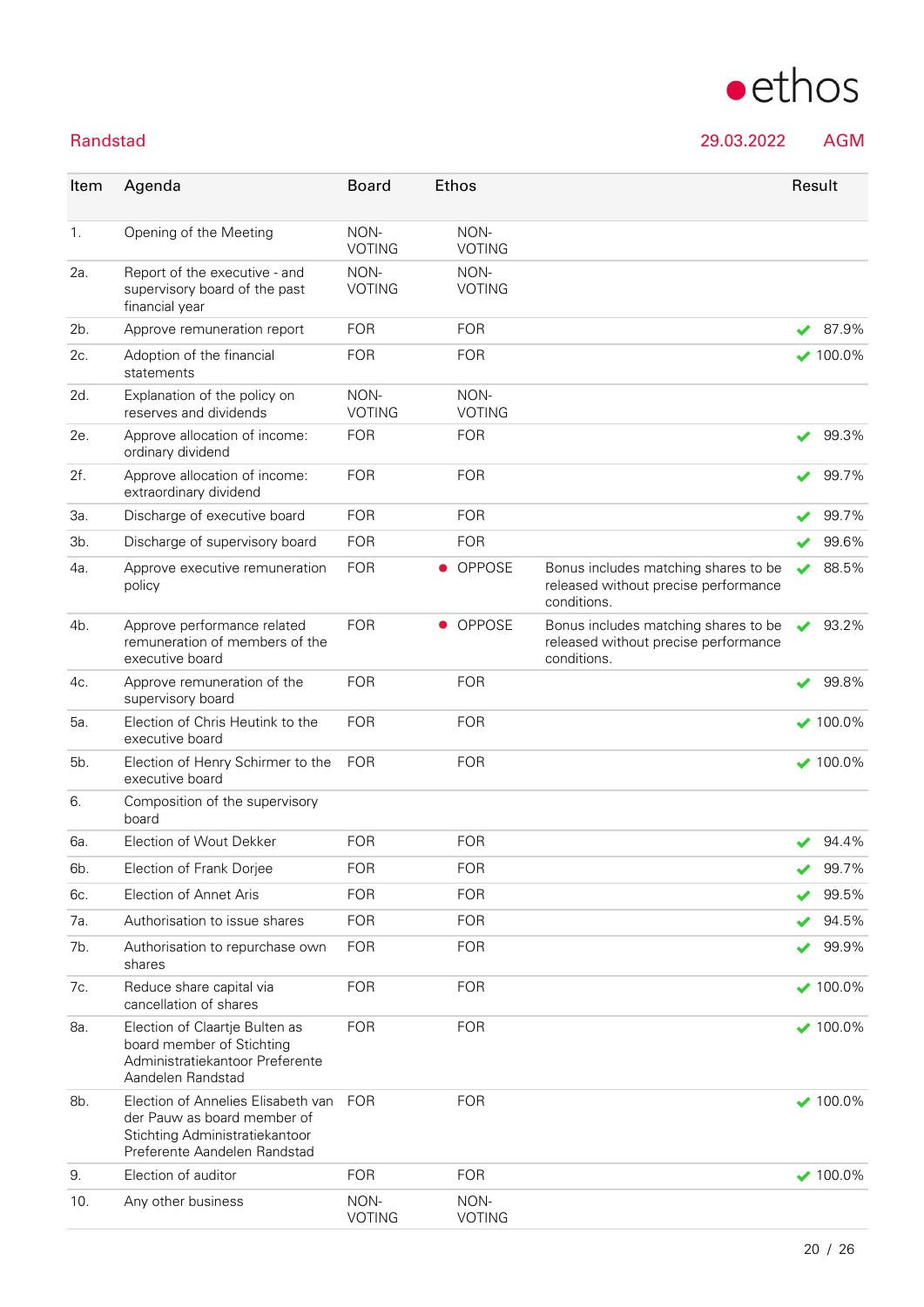

### Randstad 29.03.2022 AGM

| Item | Agenda                 | Board                 | <b>Ethos</b>          | Result |
|------|------------------------|-----------------------|-----------------------|--------|
| 11.  | Closing of the Meeting | NON-<br><b>VOTING</b> | NON-<br><b>VOTING</b> |        |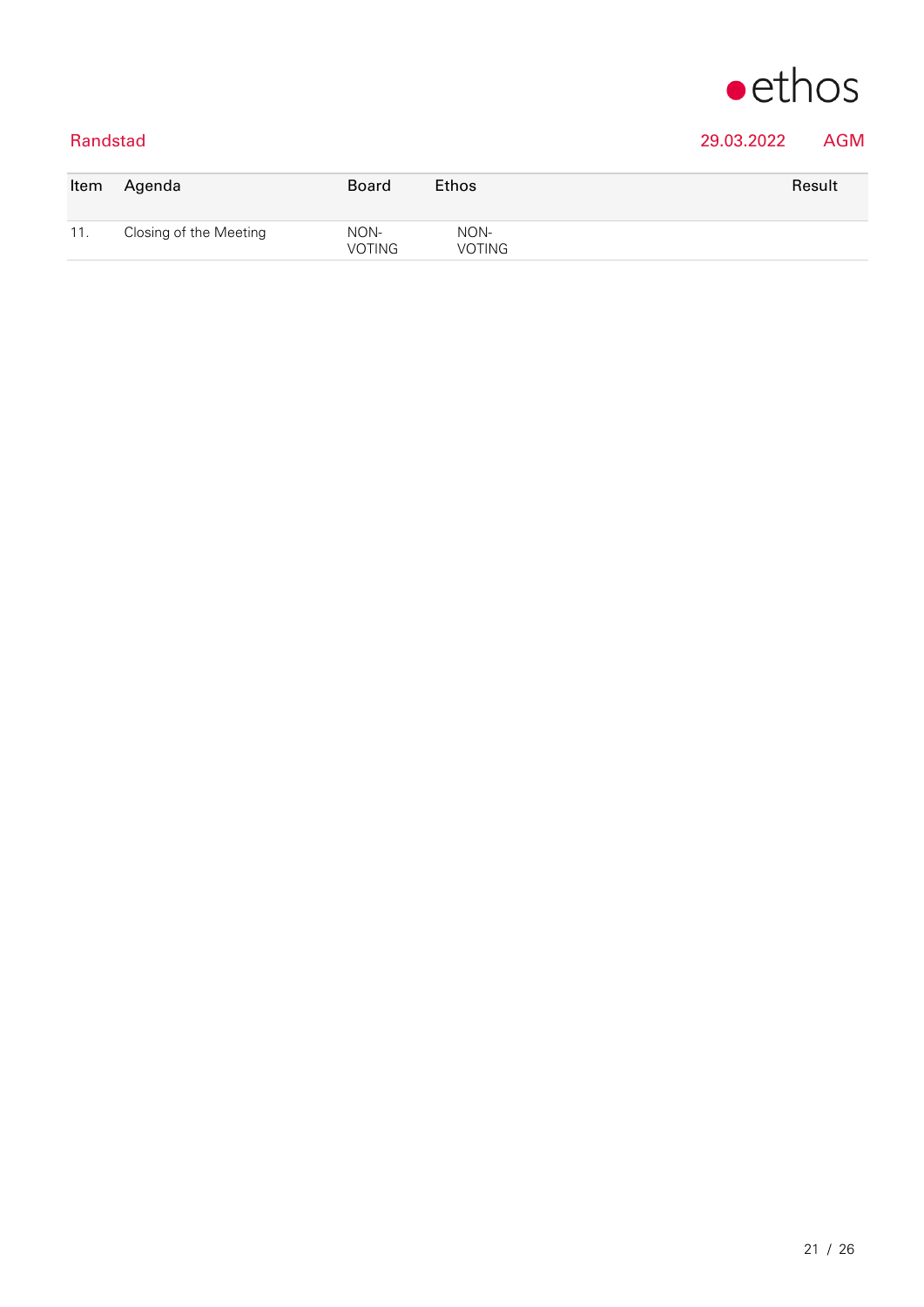|      | Elections of directors                                   |            |                     |                                                            |                          |       |
|------|----------------------------------------------------------|------------|---------------------|------------------------------------------------------------|--------------------------|-------|
| 1.1  | Re-elect Mr. Richard E. Allison                          | <b>FOR</b> | <b>FOR</b>          |                                                            | $\blacktriangleright$    | 98.0% |
| 1.2  | Re-elect Mr. Andrew Campion                              | <b>FOR</b> | <b>FOR</b>          |                                                            |                          | 98.8% |
| 1.3  | Re-elect Ms. Mary N. Dillon                              | <b>FOR</b> | <b>FOR</b>          |                                                            |                          | 94.6% |
| 1.4  | Re-elect Ms. Isabel Ge Mahe                              | <b>FOR</b> | <b>FOR</b>          |                                                            | $\blacktriangleright$    | 98.4% |
| 1.5  | Re-elect Ms. Mellody Hobson                              | <b>FOR</b> | <b>FOR</b>          |                                                            | $\overline{\mathscr{L}}$ | 96.0% |
| 1.6  | Re-elect Mr. Kevin R. Johnson                            | <b>FOR</b> | <b>FOR</b>          |                                                            | $\overline{\mathscr{L}}$ | 99.4% |
| 1.7  | Re-elect Mr. Jorgen Vig Knudstorp                        | <b>FOR</b> | <b>FOR</b>          |                                                            | $\blacktriangleright$    | 97.5% |
| 1.8  | Re-elect Mr. Satya Nadella                               | <b>FOR</b> | <b>FOR</b>          |                                                            | $\checkmark$             | 98.6% |
| 1.9  | Re-elect Mr. Joshua C. Ramo                              | <b>FOR</b> | <b>FOR</b>          |                                                            | ✔                        | 97.8% |
| 1.10 | Re-elect Ms. Clara Shih                                  | <b>FOR</b> | <b>FOR</b>          |                                                            | $\overline{\mathbf{v}}$  | 99.0% |
| 1.11 | Re-elect Mr. Javier G. Teruel                            | <b>FOR</b> | <b>FOR</b>          |                                                            | $\blacktriangleright$    | 94.0% |
| 2    | To approve the adoption of the<br>Omnibus Incentive Plan | <b>FOR</b> | <b>OPPOSE</b>       | Potential excessive awards.                                |                          | 93.9% |
| 3    | Advisory vote on executive<br>remuneration               | <b>FOR</b> | • OPPOSE            | Excessive variable remuneration.                           | $\overline{\mathscr{L}}$ | 92.4% |
| 4    | Election of the auditor                                  | <b>FOR</b> | OPPOSE<br>$\bullet$ | The auditor's long tenure raises<br>independence concerns. |                          | 95.4% |
|      |                                                          |            |                     |                                                            |                          |       |

Item Agenda Board Ethos Result

### 5 Shareholder resolution: Report on OPPOSE the prevention of harassment and discrimination in the workplace ● FOR Enhanced disclosure on social issues. **x** 32.1%



Starbucks 16.03.2022 AGM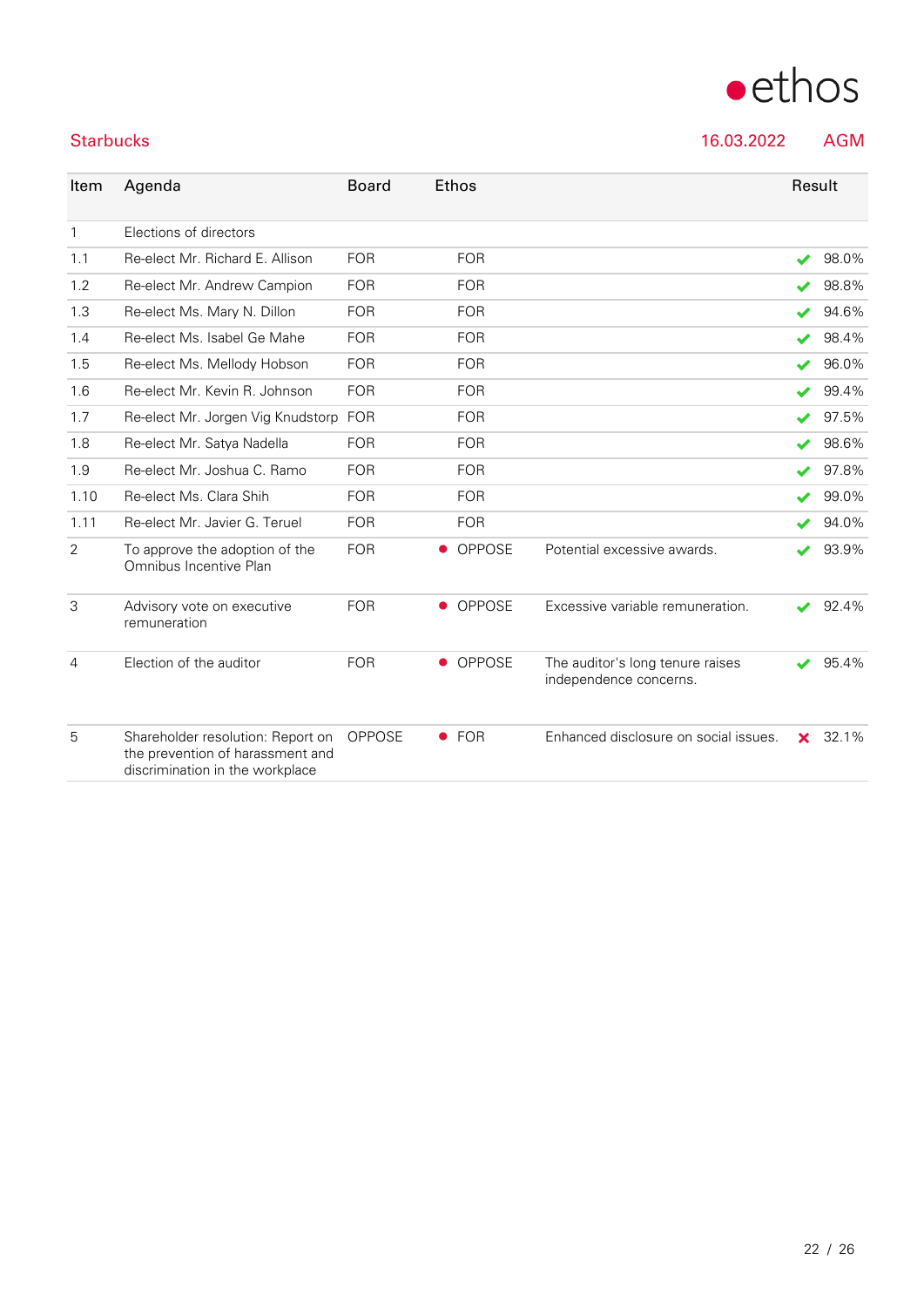| Item | Agenda                                                                                                      | <b>Board</b>          | <b>Ethos</b>          |                                                                  | Result          |
|------|-------------------------------------------------------------------------------------------------------------|-----------------------|-----------------------|------------------------------------------------------------------|-----------------|
| 1.   | Opening of the Meeting                                                                                      | NON-<br><b>VOTING</b> | NON-<br><b>VOTING</b> |                                                                  |                 |
| 2.   | Calling the Meeting to order                                                                                | NON-<br><b>VOTING</b> | NON-<br><b>VOTING</b> |                                                                  |                 |
| 3.   | Election of persons to scrutinize<br>the minutes and to supervise the<br>counting of votes                  | <b>FOR</b>            | <b>FOR</b>            |                                                                  |                 |
| 4.   | Recording the legality of the<br>Meeting                                                                    | <b>FOR</b>            | <b>FOR</b>            |                                                                  |                 |
| 5.   | Recording the attendance at the<br>Meeting and adoption of the list of<br>votes                             | <b>FOR</b>            | <b>FOR</b>            |                                                                  | ✔               |
| 6.   | Presentation of the annual<br>accounts, the report of the board<br>of directors and the auditor's<br>report | NON-<br><b>VOTING</b> | NON-<br><b>VOTING</b> |                                                                  |                 |
| 7.   | Adoption of the financial<br>statements                                                                     | <b>FOR</b>            | <b>FOR</b>            |                                                                  | 99.9%<br>✔      |
| 8.   | Approve allocation of income and<br>dividend                                                                | <b>FOR</b>            | <b>FOR</b>            |                                                                  | $\times$ 100.0% |
| 9.   | Resolution on the discharge of the FOR<br>members of the board of directors<br>and the CEO from liability   |                       | <b>FOR</b>            |                                                                  | 99.4%<br>V      |
| 10.  | Approve remuneration report                                                                                 | <b>FOR</b>            | <b>FOR</b>            |                                                                  | 96.9%           |
| 11.  | Approve executive remuneration<br>policy                                                                    | <b>FOR</b>            | <b>FOR</b>            |                                                                  | 98.9%           |
| 12.  | Approve directors' fees                                                                                     | <b>FOR</b>            | <b>FOR</b>            |                                                                  | 99.4%           |
| 13.  | Resolution on the number of<br>members of the board of directors                                            | <b>FOR</b>            | <b>FOR</b>            |                                                                  | $\times$ 100.0% |
| 14.  | Election of the board of directors                                                                          | <b>FOR</b>            | OPPOSE                | The board is not sufficiently<br>independent in our view and the | 91.6%           |

proposed slate would not improve the level of independence.

| 15. | Approve auditors' fees                    | <b>FOR</b>            | <b>FOR</b>            | $\vee$ 100.0%   |
|-----|-------------------------------------------|-----------------------|-----------------------|-----------------|
| 16. | Election of auditor                       | <b>FOR</b>            | <b>FOR</b>            | $\times$ 100.0% |
| 17. | Authorisation to repurchase own<br>shares | <b>FOR</b>            | <b>FOR</b>            | $\vee$ 100.0%   |
| 18. | Authorisation to issue shares             | <b>FOR</b>            | <b>FOR</b>            | 99.9%           |
| 19. | Decision making order                     | NON-<br><b>VOTING</b> | NON-<br><b>VOTING</b> |                 |
| 20. | Closing of the Meeting                    | NON-<br><b>VOTING</b> | NON-<br><b>VOTING</b> |                 |

Stora Enso 15.03.2022 AGM

## $\bullet$ ethos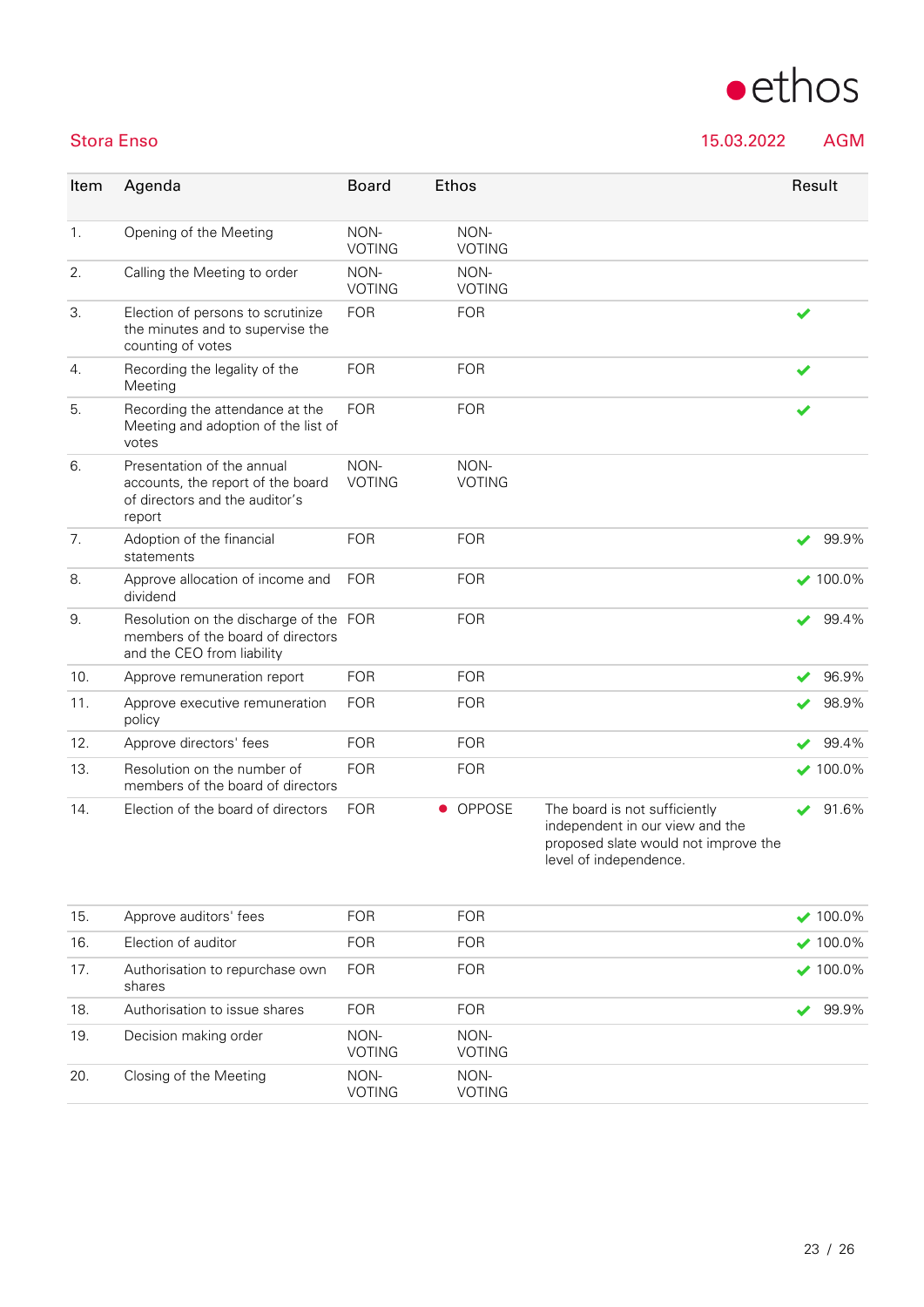

Visa 25.01.2022 AGM

| Item         | Agenda                                          | <b>Board</b> | <b>Ethos</b>               |                                                            | Result           |       |
|--------------|-------------------------------------------------|--------------|----------------------------|------------------------------------------------------------|------------------|-------|
| $\mathbf{1}$ | Elections of directors                          |              |                            |                                                            |                  |       |
| 1.a          | Re-elect Mr. Lloyd A. Carney                    | <b>FOR</b>   | OPPOSE<br>$\bullet$        | Concerns over the director's time<br>commitments.          | J                | 88.1% |
| 1.b          | Re-elect Ms. Mary B. Cranston                   | <b>FOR</b>   | <b>FOR</b>                 |                                                            | s                | 97.8% |
| 1.c          | Re-elect Mr. Francisco J.<br>Fernández-Carbajal | <b>FOR</b>   | <b>FOR</b>                 |                                                            |                  | 94.6% |
| 1.d          | Re-elect Mr. Alfred F. Kelly, Jr.               | <b>FOR</b>   | <b>OPPOSE</b><br>$\bullet$ | Combined chairman and CEO.                                 | ✔                | 96.3% |
| 1.e          | Re-elect Mr. Ramon Laguarta                     | <b>FOR</b>   | <b>FOR</b>                 |                                                            | v                | 99.5% |
| 1.f          | Re-elect Mr. John F. Lundgren                   | <b>FOR</b>   | <b>FOR</b>                 |                                                            | ✔                | 99.5% |
| 1.g          | Re-elect Mr. Robert W.<br>Matschullat           | <b>FOR</b>   | <b>OPPOSE</b><br>$\bullet$ | The director is 75 years old, which<br>exceeds guidelines. | ✔                | 97.6% |
| 1.h          | Re-elect Ms. Denise M. Morrison                 | <b>FOR</b>   | <b>FOR</b>                 |                                                            | J                | 98.3% |
| 1.i          | Re-elect Ms. Linda J. Rendle                    | <b>FOR</b>   | <b>FOR</b>                 |                                                            |                  | 99.7% |
| $1 \cdot j$  | Re-elect Mr. Maynard G. Webb,<br>Jr.            | <b>FOR</b>   | <b>FOR</b>                 |                                                            | v                | 99.0% |
| 2            | Advisory vote on executive<br>remuneration      | <b>FOR</b>   | OPPOSE<br>$\bullet$        | Excessive total remuneration.                              | $\boldsymbol{v}$ | 87.9% |
| 3            | Re-election of the auditor                      | <b>FOR</b>   | <b>FOR</b>                 |                                                            |                  | 98.4% |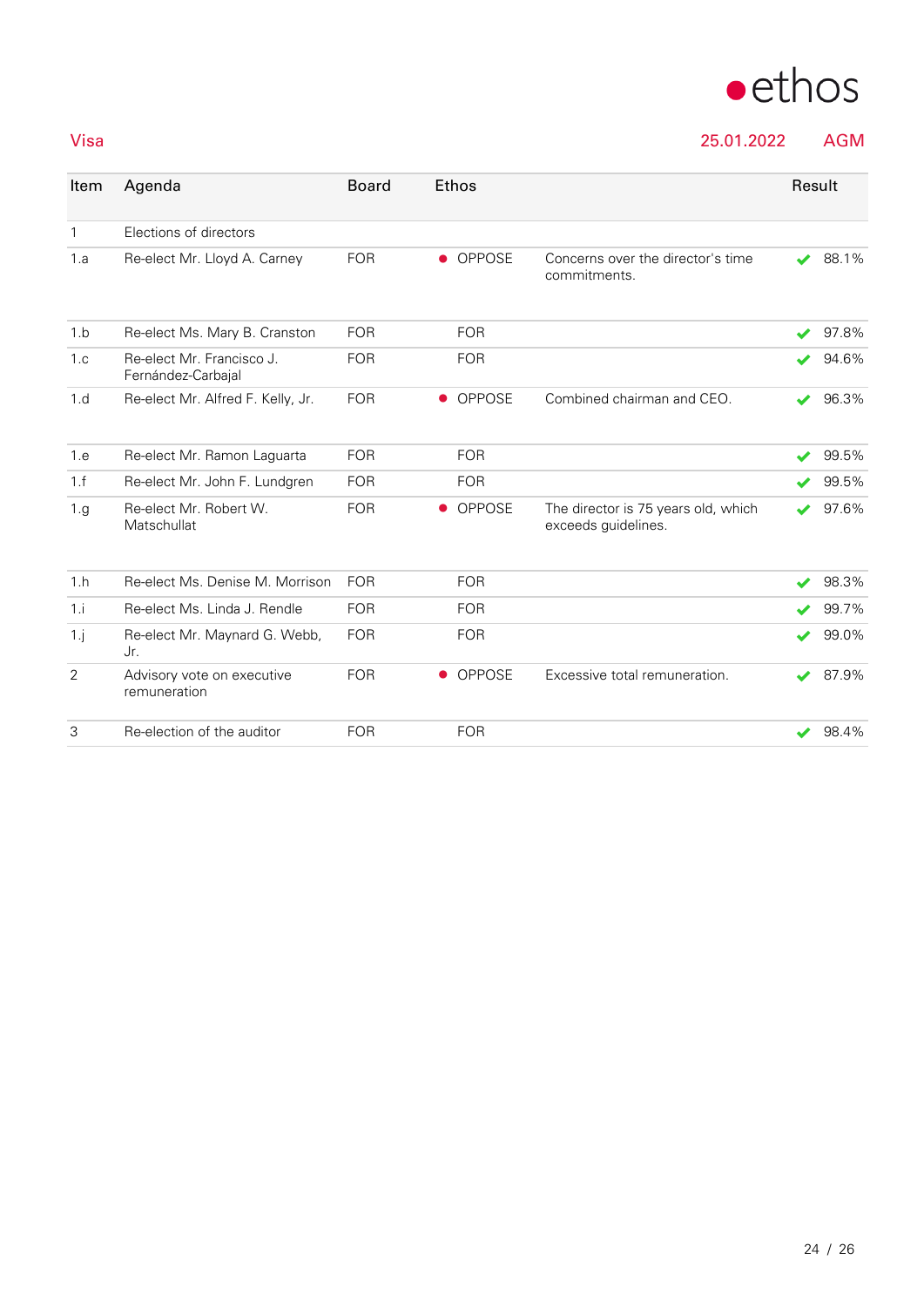

### Walgreens Boots Alliance 27.01.2022 AGM

| Item           | Agenda                                                                                                                            | <b>Board</b> |           | Ethos         |                                                                                                                  | Result               |       |
|----------------|-----------------------------------------------------------------------------------------------------------------------------------|--------------|-----------|---------------|------------------------------------------------------------------------------------------------------------------|----------------------|-------|
| $\mathbf{1}$   | Elections of directors                                                                                                            |              |           |               |                                                                                                                  |                      |       |
| 1.1            | Re-elect Ms. Janice M. Babiak                                                                                                     | <b>FOR</b>   |           | <b>FOR</b>    |                                                                                                                  | ✔                    | 98.0% |
| 1.2            | Re-elect Dr. David J. Brailer                                                                                                     | <b>FOR</b>   |           | <b>FOR</b>    |                                                                                                                  |                      | 97.1% |
| 1.3            | Elect Ms. Rosalind G. Brewer                                                                                                      | <b>FOR</b>   |           | <b>FOR</b>    |                                                                                                                  | ✔                    | 97.9% |
| 1.4            | Re-elect Mr. William C. Foote                                                                                                     | <b>FOR</b>   |           | • OPPOSE      | Non independent lead director, which<br>is not best practice.                                                    | ✔                    | 94.0% |
|                |                                                                                                                                   |              |           |               | The director has been sitting on the<br>board for over 20 years, which<br>exceeds guidelines.                    |                      |       |
| 1.5            | Re-elect Ms. Ginger L. Graham                                                                                                     | <b>FOR</b>   |           | <b>FOR</b>    |                                                                                                                  | $\blacktriangledown$ | 78.5% |
| 1.6            | Re-elect Ms. Valerie B. Jarrett                                                                                                   | <b>FOR</b>   |           | <b>FOR</b>    |                                                                                                                  |                      | 74.0% |
| 1.7            | Re-elect Mr. John A. Lederer                                                                                                      | <b>FOR</b>   |           | <b>FOR</b>    |                                                                                                                  |                      | 78.5% |
| 1.8            | Re-elect Mr. Dominic P. Murphy                                                                                                    | <b>FOR</b>   |           | <b>FOR</b>    |                                                                                                                  |                      | 98.4% |
| 1.9            | Re-elect Mr. Stefano Pessina                                                                                                      | <b>FOR</b>   | $\bullet$ | <b>OPPOSE</b> | Executive director. The board is not<br>sufficiently independent.                                                | ✔                    | 95.8% |
|                |                                                                                                                                   |              |           |               | The director is over 75 years old,<br>which exceeds guidelines.                                                  |                      |       |
| 1.10           | Re-elect Ms. Nancy M. Schlichting FOR                                                                                             |              |           | <b>FOR</b>    |                                                                                                                  |                      | 75.5% |
| $\overline{2}$ | Advisory vote on executive<br>remuneration                                                                                        | <b>FOR</b>   | $\bullet$ | <b>OPPOSE</b> | Excessive total remuneration.                                                                                    |                      | 61.5% |
| 3              | Election of the auditor                                                                                                           | <b>FOR</b>   | $\bullet$ | OPPOSE        | The auditor's long tenure raises<br>independence concerns.                                                       | ✔                    | 97.3% |
|                |                                                                                                                                   |              |           |               | On a 3-year basis, the aggregate non-<br>audit fees exceed 50% of the<br>aggregate fees paid for audit services. |                      |       |
| $\overline{4}$ | Shareholder resolution:<br>Conversion to a Public Benefit<br>Corporation                                                          | OPPOSE       |           | $\bullet$ FOR | The proposal aims at promoting the<br>company's environmental and social<br>responsibility.                      | ×                    | 2.5%  |
| 5              | Shareholder resolution: Call<br>Special Shareholder Meetings                                                                      | OPPOSE       |           | $\bullet$ FOR | The proposed threshold would<br>enhance the right of shareholders to<br>call a special meeting.                  | ×                    | 30.6% |
| 6              | Shareholder resolution: Public<br>Health Costs Due to Tobacco<br>Product Sales and the Impact on<br><b>Overall Market Returns</b> | OPPOSE       |           | $\bullet$ FOR | Enhanced disclosure on social issues.                                                                            | ×                    | 11.3% |